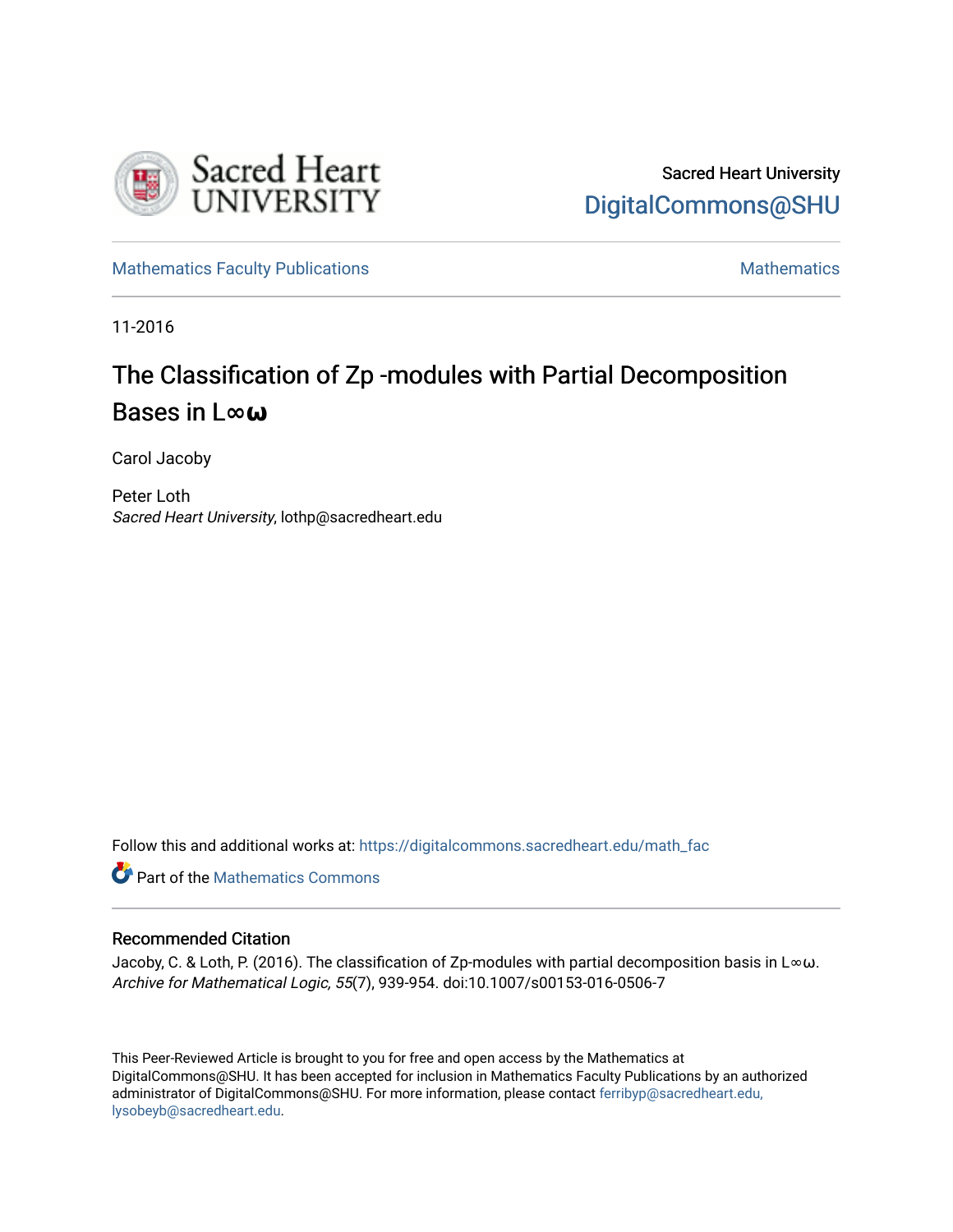## The Classification of  $\mathbb{Z}_p$ -Modules with Partial Decomposition Bases in  $L_{\infty\omega}$

Carol Jacoby and Peter Loth

ABSTRACT. Ulm's Theorem presents invariants that classify countable abelian torsion groups up to isomorphism. Barwise and Eklof extended this result to the classification of arbitrary abelian torsion groups up to  $L_{\infty\omega}$ -equivalence. In this paper, we extend this classification to a class of mixed  $\mathbb{Z}_p$ -modules which includes all Warfield modules and is closed under  $L_{\infty}\omega$ -equivalence. The defining property of these modules is the existence of what we call a partial decomposition basis, a generalization of the concept of decomposition basis. We prove a complete classification theorem in  $L_{\infty\omega}$  using invariants deduced from the classical Ulm and Warfield invariants.

#### 1. Introduction

This is the first of two papers based on a 1980 doctoral dissertation [[J1](#page-12-0)] that has not been previously published in a readily available form but has been the starting point for recent work, specifically  $[\mathbf{JLLS}]$  $[\mathbf{JLLS}]$  $[\mathbf{JLLS}]$ ,  $[\mathbf{JL1}]$  $[\mathbf{JL1}]$  $[\mathbf{JL1}]$ ,  $[\mathbf{J2}]$  $[\mathbf{J2}]$  $[\mathbf{J2}]$ ,  $[\mathbf{JL2}]$  $[\mathbf{JL2}]$  $[\mathbf{JL2}]$ ,  $[\mathbf{JL3}]$  $[\mathbf{JL3}]$  $[\mathbf{JL3}]$ , and  $[\mathbf{JL4}]$  $[\mathbf{JL4}]$  $[\mathbf{JL4}]$ . Independently, Göbel, Leistner, Loth and Strüngmann **[[GLLS](#page-12-7)**] recently explored the same topic and proved similar results. Here we focus on the local case. A forthcoming paper will address the global case [[JL5](#page-12-8)]. This paper corrects and clarifies the original and streamlines some of the proofs.

Ulm's Theorem [[U](#page-13-0)] defines invariants that classify countable torsion abelian groups up to isomorphism. Generalizations of this theorem have taken two directions. The first extends the class of groups that may be classified up to isomorphism. Warfield  $|\mathbf{W2}|$  $|\mathbf{W2}|$  $|\mathbf{W2}|$  developed new invariants that, along with the Ulm invariants, serve to classify a class of local groups including all countable torsion and all completely decomposable torsion-free local abelian groups. The other direction was taken by Barwise and Eklof [[BE](#page-12-9)]. They looked at the classification problem in the language  $L_{\infty \omega}$ and classified all torsion abelian groups up to  $L_{\infty\omega}$ -equivalence using modified Ulm invariants. Since countable groups that are  $L_{\infty\omega}$ -equivalent are also isomorphic, the result is indeed a generalization of Ulm's Theorem.

This paper seeks to unify these two generalizations of Ulm's Theorem by defining a class of local groups that includes those studied by Warfield and that may be classified in  $L_{\infty\omega}$ . The defining property of these groups is the existence of what we call a partial decomposition basis, a generalization of the concept of decomposition basis that is preserved under  $L_{\infty}\omega$ -equivalence.

<sup>2010</sup> Mathematics Subject Classification. Primary 03C52, 13C05, 20K21; Secondary 03E10, 20K25, 20K35.

Key words and phrases. partial decomposition basis, partial isomorphism, infinitary equivalence, Ulm-Kaplansky invariants, Warfield invariants.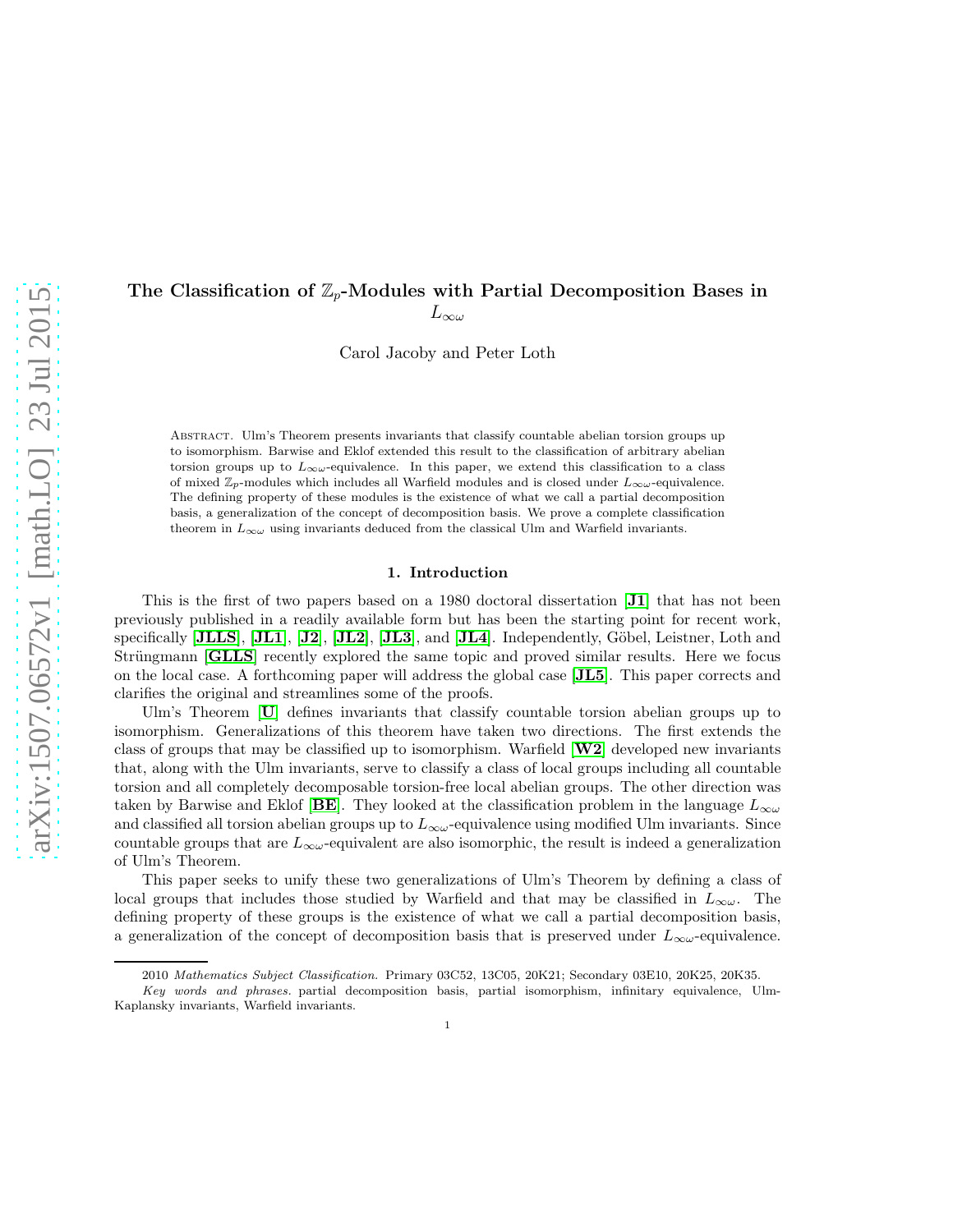Invariants are defined for this class and a classification theorem is proved. As in most problems of this type, we first look at the local case. The global case will be addressed in a future paper [[JL5](#page-12-8)].

Section 2 presents the background material, including the definition and properties of  $L_{\infty \omega}$ , the Ulm invariants and Ulm's Theorem, the result of Barwise and Eklof, the work of Warfield and others, and the definition and properties of decomposition bases. It is assumed that the reader is familiar with first order logic and the fundamentals of the theories of abelian groups and modules over a principal ideal domain. The word "group" used in this paper will mean abelian group and "rank" will mean torsion-free rank, i.e., the dimension of  $\mathbb{Q} \otimes G$  as a vector space over  $\mathbb{Q}$ .

The third section introduces the concept of partial decomposition basis and defines the restricted Warfield invariant. It is proved that this invariant is independent of the choice of partial decomposition basis and is indeed invariant under  $L_{\infty\omega}$ -equivalence.

Section 4 proves the classification theorem for local groups with partial decomposition bases in  $L_{\infty\omega}$ .

#### 2. Background

2.1. The Language  $L_{\infty}$  and Partial Isomorphisms. The results of this paper will be considered in light of the language of infinitary logic known as  $L_{\infty \omega}$ . This is an extension of the familiar language of first order logic to allow infinite conjunctions and disjunctions.

The symbols of the language include those of first order logic with identity and a variable  $v_{\alpha}$  for each ordinal  $\alpha$ , and since we will be using this language to discuss abelian groups, we include the binary function symbol +, the unary function symbol - and the constant 0. We use these symbols to form atomic formulas in the usual way.

Now for each ordinal  $\alpha$  we define, by induction on  $\alpha$ ,  $L^{\alpha}_{\infty \omega}$  to be the smallest class Y containing the atomic formulas and such that

(i) if  $\varphi \in Y$  then  $\neg \varphi \in Y$ 

(ii) if  $\Phi$  is a set,  $\Phi \subseteq Y$ , then  $\wedge \Phi$  and  $\vee \Phi \in Y$ 

(iii) if  $\varphi \in L^{\beta}_{\infty}$  for some  $\beta < \alpha$  and v is a variable, then  $\forall v \varphi \in Y$  and  $\exists v \varphi \in Y$ 

Then we let  $L_{\infty \omega} = \bigcup_{\alpha \in Ord} L_{\infty \omega}^{\alpha}.$ 

An example of a sentence of  $L_{\infty \omega}$  is

$$
\psi = \forall x \lor \{ nx = 0 : n \in \omega, n \neq 0 \}
$$

where nx is an abbreviation of the expression representing  $x + \cdots + x$  with n terms. It is clear that if G is a group, then G is torsion if and only if  $G \models \psi$ . There is no sentence of first order logic with this property, as can be seen by a simple compactness argument.

If G and H are groups, we say  $G \equiv_{\infty} H$ , G and H are  $L_{\infty \omega}$ -equivalent, if and only if G and H satisfy the same sentences of  $L_{\infty\omega}$ . This relationship is clearly stronger than elementary equivalence, but weaker than isomorphism.  $G$  and  $H$  do, however, share isomorphisms on subgroups in the following sense.

We say that  $G \cong_{p} H$ , G is *partially isomorphic* to H, if there is a nonempty set I of isomorphisms between subgroups of G and subgroups of H with the *back-and-forth property*: For any  $f \in I$  and  $a \in G$  (respectively  $b \in H$ ), there is a  $g \in I$  such that  $f \subseteq g$  and  $a \in domain(g)$  (respectively  $b \in range(g)$ . We will sometimes write  $I : G \cong_{p} H$ .

THEOREM 2.1. *If* G and H are countable and  $G \cong_{p} H$  then  $G \cong H$ .

The proof is in [Bar](#page-12-10)wise [Bar, Theorem 2] and simply involves starting with any  $f \in I : G \cong_p H$ and extending it alternately to elements of H and G.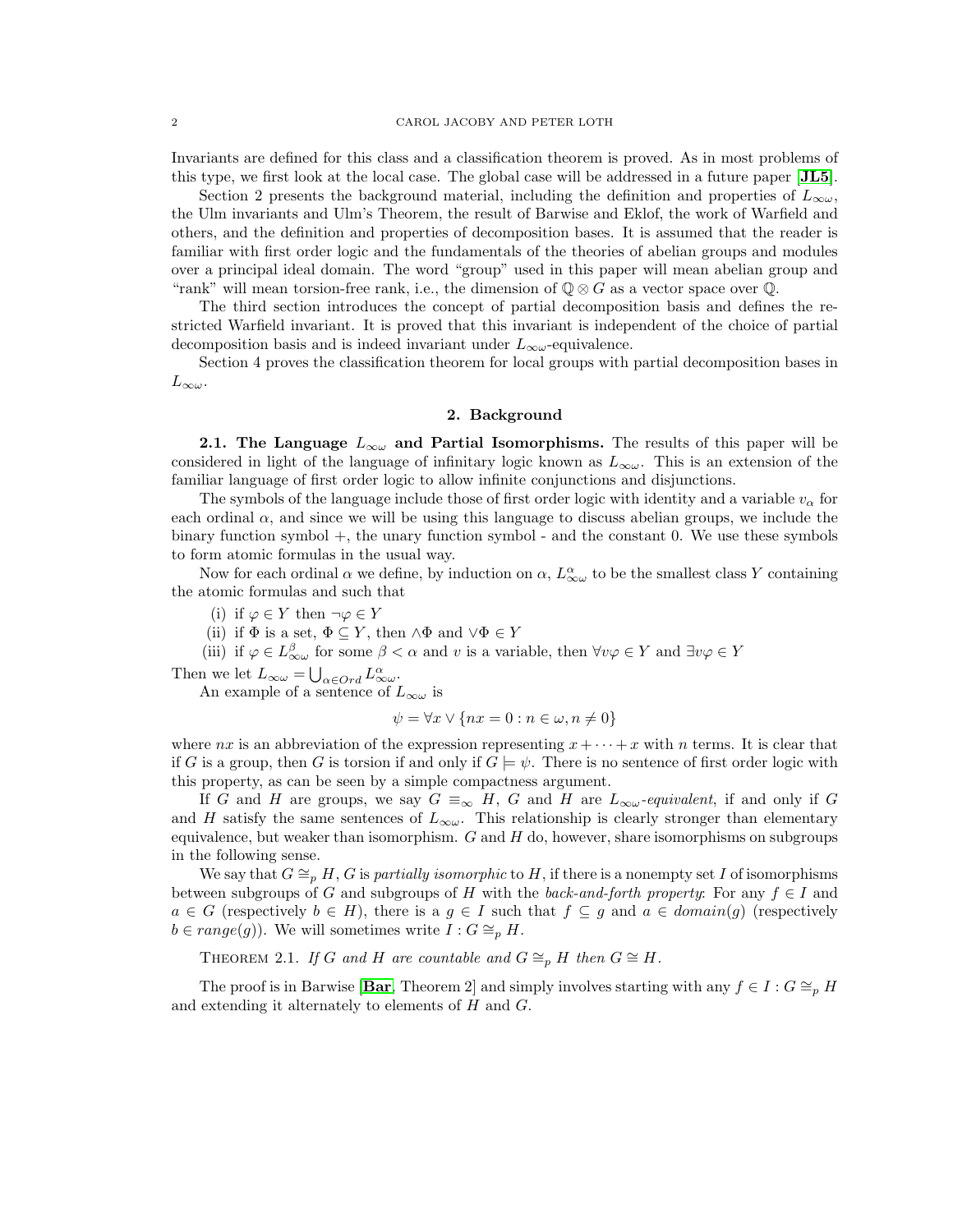Thus far we have defined two concepts, the logical concept of equivalence in the language  $L_{\infty\omega}$  and the algebraic concept of partial isomorphism. Karp's Theorem allows us to use them interchangeably.

THEOREM 2.2. [**[Kar](#page-13-2)**]  $G \equiv_{\infty} H$  *if and only if*  $G \cong_{p} H$ *.* 

The proof is in [Bar](#page-12-10)wise [Bar, Theorem 3], and also shows that if  $G \cong_{p} H$ , we may choose  $I: G \cong_p H$  such that every  $f \in I$  has finitely generated domain and range.

2.2. Height. In this paper we consider modules over a principal ideal domain R. This allows us to consider groups as modules over  $\mathbb Z$  and local groups as modules over  $\mathbb Z_p$ , where  $\mathbb Z_p$  is the ring of integers localized at the prime p. In the following definitions, we fix a module G and a prime  $p$ in R. Let  $pG = \{px : x \in G\}$ . If  $\alpha$  is an ordinal, we define  $p^{\alpha}G$  by induction on  $\alpha$  as follows:

$$
p^{\alpha}G = \begin{cases} p(p^{\beta}G) & \text{if } \alpha = \beta + 1 \\ \bigcap_{\beta < \alpha} p^{\beta}G & \text{if } \alpha \text{ is a limit ordinal.} \end{cases}
$$

We define the *p-height* of x,  $|x|_p$ , for  $x \in G$ , to be the unique ordinal  $\alpha$  such that  $x \in p^{\alpha}G$  and  $x \notin p^{\alpha+1}G$  if it exists, and the symbol  $\infty$  otherwise. Note that the value of  $|x|_p$  is dependent on the module  $G$ , but the module under consideration will be clear from the context. We may talk about the height of x and write |x| if p is understood. Then, if S is a submodule of G we say  $x \in G$ is *proper* with respect to S is x has maximal height in the coset  $x + S$ . We define the *(p-)length* of G, written  $length(G)$ , to be the least ordinal  $\alpha$  such that  $p^{\alpha}G = p^{\alpha+1}G$ . Such an  $\alpha$  exists by cardinality considerations. We say that a function  $f : G \to H$  preserves (p-)heights if for every  $x \in domain(f), |x| = |f(x)|$ , and it *preserves heights up to*  $\alpha$  if for every  $x \in domain(f)$ , if  $|x| < \alpha$ then  $|f(x)| = |x|$  and if  $|x| \ge \alpha$  then  $|f(x)| \ge \alpha$ . If  $R = \mathbb{Z}_p$ , we call  $p^{\infty}G = \cap p^{\alpha}G$  the divisible part of G and say G is *reduced* if  $p^{\infty}G = 0$ .

We say a sequence  $(\alpha_i)$ ,  $i \in \omega$ , is an *Ulm sequence* if each  $\alpha_i$  is either an ordinal or the symbol  $\infty$  and for all *i*, if  $\alpha_i = \infty$ , then  $\alpha_{i+1} = \infty$ , and if  $\alpha_i \neq \infty$ , then  $\alpha_{i+1} > \alpha_i$ . If x is an element of the module G,  $U(x)$ , the Ulm sequence of x, is the sequence  $(|p^i x|)_{i \in \omega}$ . We call the Ulm sequences  $(\alpha_i)$  and  $(\beta_i)$  *equivalent*, written  $(\alpha_i) \sim (\beta_i)$  if there are positive integers m and n such that  $\alpha_{i+n} = \beta_{i+m}$  for all  $i \geq 0$ . Note that if x and y have a nonzero common multiple, then  $U(x)$  and  $U(y)$  are equivalent. In particular, if G is of rank one, the equivalence class of  $U(x)$  is independent of the choice of x of infinite order. Kaplansky  $[Kap1]$  $[Kap1]$  $[Kap1]$  proved that this invariant classifies countably generated modules of rank one over a complete discrete valuation ring.

Let H be a submodule of G. We let  $H^0$  denote  $\{x \in G : ax \in H \text{ for some } a \in R \setminus \{0\}\}\.$  Note that  $H^0$  depends on  $G$ , but the choice of this module will always be clear from the context. The importance of  $H^0$  derives from the easily verified fact that the height of an element of H is the same in  $H^0$  as it is in G. Note also that if  $x_1, ..., x_n \in G$  and  $a_1, ..., a_n, b_1, ..., b_n \in R \setminus \{0\}$  then

$$
\langle a_1x_1, ..., a_nx_n \rangle^0 = \langle b_1x_1, ..., b_nx_n \rangle^0,
$$

a fact we will use repeatedly.

Suppose G is a module over  $R = \mathbb{Z}_p$  and H is a submodule of G. We say H is a *nice* submodule of G if for any ordinal  $\alpha$ ,

$$
p^{\alpha}(G/H) = (p^{\alpha}G + H)/H,
$$

or equivalently, every nonzero coset of H has an element of maximal p-height  $[\mathbf{R}, p. 74]$  $[\mathbf{R}, p. 74]$  $[\mathbf{R}, p. 74]$ . Note that H is nice if and only if every nonzero coset of H contains an element proper with respect to H.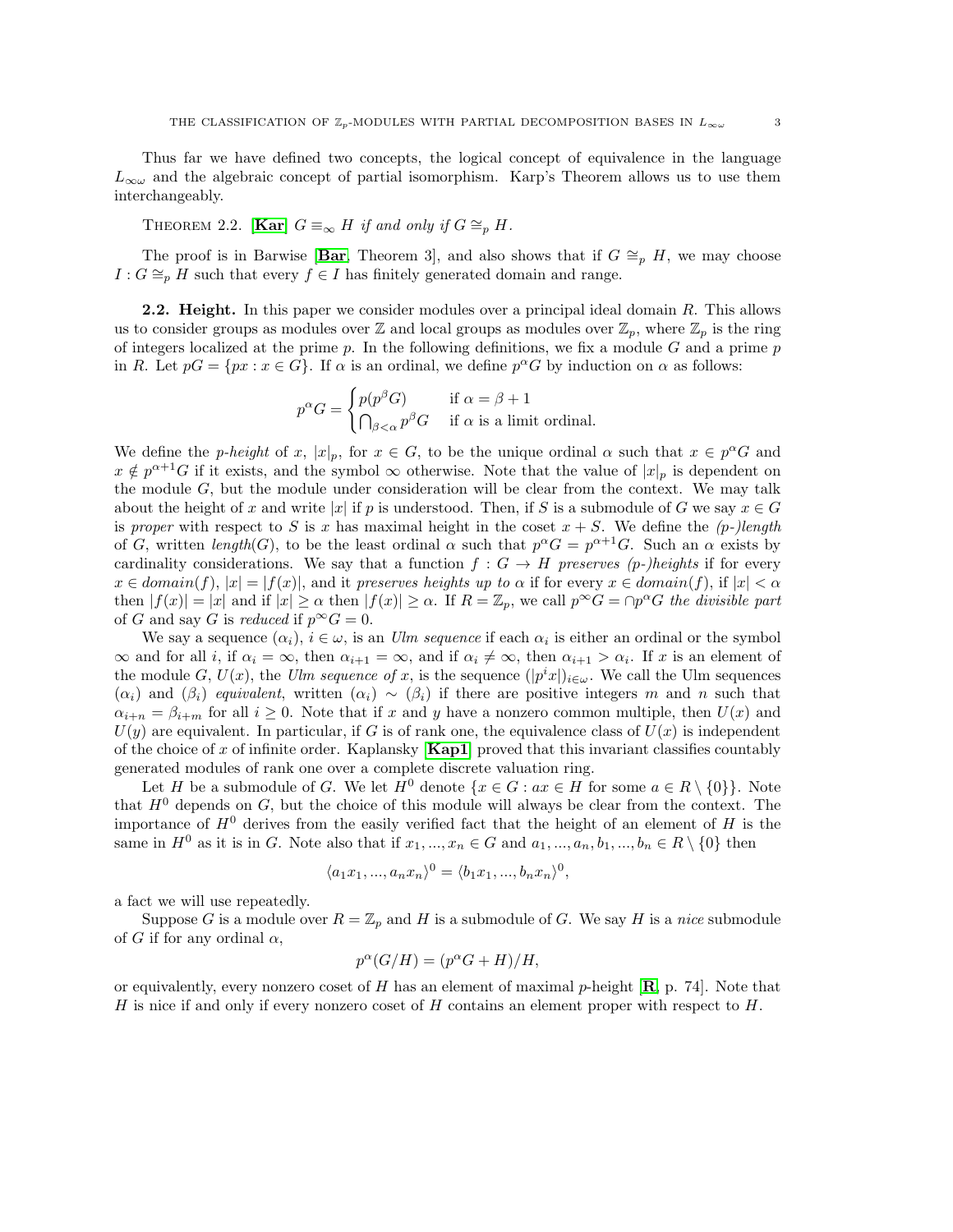2.3. Ulm's Theorem and Its Generalization in  $L_{\infty\omega}$ . Let G be any group and p a prime. Then we let  $G[p]$  denote  $\{x \in G : px = 0\}$ , and write  $p^{\alpha}G[p]$  for  $(p^{\alpha}G)[p]$ . For each ordinal  $\alpha$ , we define the *Ulm invariant*,

$$
u_p(\alpha, G) = \dim p^{\alpha} G[p]/p^{\alpha+1} G[p]
$$

as a  $\mathbb{Z}/(p)$ -vector space. When p is understood, we will write simply  $u(\alpha, G)$ .

THEOREM 2.3. *([U](#page-13-0)lm)* [U] If G and H are countable reduced p-groups, then  $G \cong H$  if and only *if*  $u(\alpha, G) = u(\alpha, H)$  *for all ordinals*  $\alpha$ *.* 

The proof is in Kaplansky  $[Kap1, Theorem 14]$  $[Kap1, Theorem 14]$  $[Kap1, Theorem 14]$  or [F](#page-12-12)uchs  $[F, Theorem 77.3]$  and is based on a back-and-forth argument made possible by the countability hypothesis. This indicates that the Ulm invariants, or some modification of them, may be used to classify  $p$ -groups, not necessarily countable, up to partial isomorphism. This is in fact the case, as was proved by Barwise and Eklof. Define

$$
\hat{u}(\alpha, G) = \min\{u(\alpha, G), \omega\}
$$

for G a group,  $\alpha$  an ordinal.

Theorem 2.4. *(Barwise and Eklof )* [[BE](#page-12-9), Theorem 10] *For any two reduced p-groups* G *and*  $H, G \cong_{p} H$  *if and only if*  $\hat{u}(\alpha, G) = \hat{u}(\alpha, H)$  *for every ordinal*  $\alpha$ *.* 

The proof of the "if" direction is the same back-and-forth argument used in the proof of Ulm's Theorem. The "only if" part assumes  $G \equiv_{\infty} H$  and exhibits sentences of  $L_{\infty \omega}$  that say " $\hat{u}(\alpha, G)$ "  $n^{\prime\prime}$  and " $\hat{u}(\alpha, G) = \omega^{\prime\prime}$ .

If we add the invariant

$$
\hat{u}(\infty, G) = \min\{\dim p^{\infty} G[p], \omega\},\
$$

this theorem classifies all torsion groups in  $L_{\infty \omega}$ .

2.4. Decomposition Bases and Warfield's Theorem. In this paper we focus on the local case; the global case will be considered in [[JL5](#page-12-8)]. Every p-local group may be considered as a module over  $\mathbb{Z}_p$ . More generally we may consider modules over a principal ideal domain.

If G is a module over a principal ideal domain R we say  $X \subseteq G$  is a *decomposition set* if X is an independent set of elements of infinite order and for all  $x_1, \ldots, x_n \in X$ ,  $a_1, \ldots, a_n \in R$ , and p a prime in R,

$$
|a_1x_1 + \cdots + a_nx_n|_p = \min_{1 \leq i \leq n} \{|a_ix_i|_p\}.
$$

We let  $\langle X \rangle$  denote the submodule generated by X. If X is a decomposition set and  $G/\langle X \rangle$  is torsion, we say X is a *decomposition basis* for G.

Here are some examples:

- (i) The empty set forms a decomposition basis for any torsion module.
- (ii) If G is completely decomposable, say  $G = \bigoplus_{i \in I} G_i$ , where each  $G_i$  is of rank one, and if  $x_i \in G_i$  has infinite order, then  $\{x_i\}_{i\in I}$  is a decomposition basis for G.

Warfield  $[\mathbf{W2}]$  $[\mathbf{W2}]$  $[\mathbf{W2}]$  defined a class of  $\mathbb{Z}_p$ -modules consisting of all summands of simply presented modules. (A  $\mathbb{Z}_p$ -module is called *simply presented* if it can be generated by a set of elements subject only to defining relations of the form  $p^n x = 0$  or  $p^m x = y$  for generators x, y,  $x \neq y$ . These modules have come to be called *Warfield modules*. Warfield modules have decomposition bases  $[\text{HRW}]$  $[\text{HRW}]$  $[\text{HRW}]$ . Warfield classified these modules, extending previous work of [N](#page-13-4)unke  $[N]$ , [H](#page-12-14)ill  $[H]$ and Baer [[Baer](#page-12-15)]. Stanton [[S](#page-13-5)] extended these results to the global case with the use of additional invariants.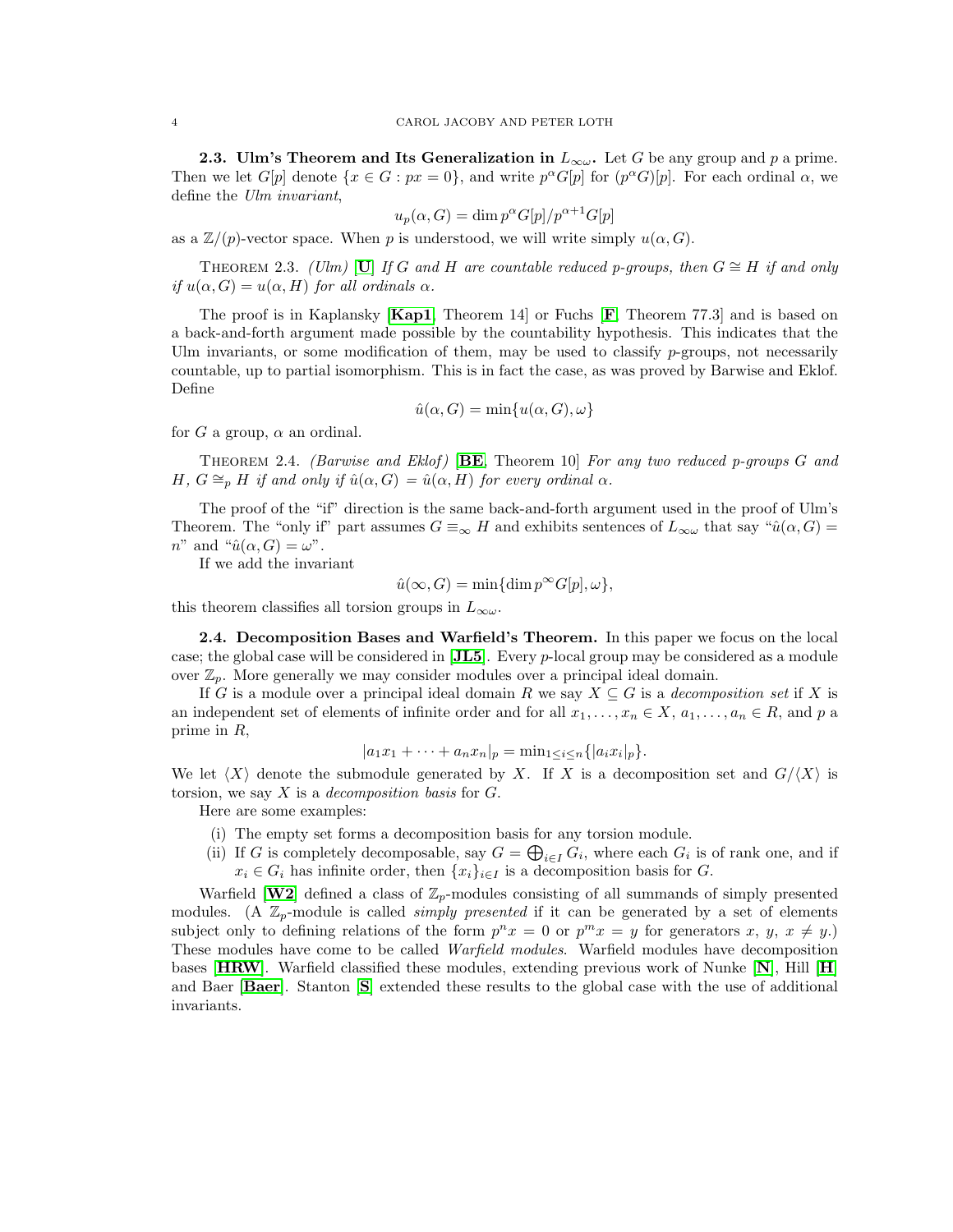For G a  $\mathbb{Z}_p$ -module with a decomposition basis X and e an equivalence class of Ulm sequences, we define the Warfield invariant,

$$
w(e, G) =
$$
 the cardinality of  $\{x \in X : U(x) \in e\}.$ 

Warfield proved that this is independent of the choice of  $X$  and that these invariants, along with the Ulm invariants, serve to classify Warfield modules up to isomorphism.

#### 3. The Class and the Invariant

3.1. The Partial Decomposition Basis. We will define our class for modules over a principal ideal domain. In order for our class to be closed under  $L_{\infty\omega}$ -equivalence, it must include more than just the modules with decomposition bases. For example,  $\prod_{\omega} \mathbb{Z} \cong_p \bigoplus_{\omega} \mathbb{Z}$ , although  $\bigoplus_{\omega} \mathbb{Z}$ has a decomposition basis, and  $\prod_{\omega} \mathbb{Z}$  does not [[Bar](#page-12-10)]. The observation that a partial isomorphism involves finitely generated sets that may be extended motivates the following definition. Let G be a module over a principal ideal domain. We say C is a *partial decomposition basis* for G if

- (i)  $\mathcal C$  is a nonempty collection of finite subsets of  $G$ ,
- (ii) if  $X \in \mathcal{C}$ , then X is a decomposition set, and
- (iii) if  $X \in \mathcal{C}$  and  $x \in G$ , then there is a  $Y \in \mathcal{C}$  such that  $X \subseteq Y$  and  $x \in \langle Y \rangle^0$ .

It follows from this definition that the class of modules with partial decomposition bases is closed under  $\equiv_{\infty}$ . First we need a lemma.

LEMMA 3.1. Let G and H be modules over a principal ideal domain R and I:  $G \cong_{p} H$ . Then *if*  $f \in I$ *,*  $f$  *is height-preserving.* 

PROOF. Let p be a prime in R. We will prove by induction on  $\alpha$  that if  $x \in G$  and  $|x|_p \ge \alpha$ then  $|f(x)|_p \ge \alpha$  for all  $f \in I$ . Suppose  $\alpha$  is a successor ordinal, say  $\alpha = \beta + 1$ ,  $x \in G$  with  $|x|_p \ge \alpha$  and  $f \in I$ . Then  $x = py$  for some y such that  $|y|_p \ge \beta$ . Choose a  $g \in I$  such that  $f \subseteq g$ and  $y \in domain(g)$ . Then  $f(x) = g(x) = pg(y)$  and  $|g(y)|_p \ge \beta$  by the induction hypothesis, so  $|f(x)|_p \geq \beta + 1 = \alpha$ , as required. Now suppose  $\alpha$  is a limit ordinal. Then for any  $\beta < \alpha$ ,  $x \in p^{\beta}G$ , so by induction  $|f(x)|_p \geq \beta$ . But since  $\beta$  was arbitrary, we see that  $|f(x)|_p \geq \alpha$ . This completes the induction and proves  $|f(x)|_p \ge |x|_p$ . Applying the same argument to  $f^{-1}$ , we get  $|f(x)|_p = |x|_p$ .  $\Box$ 

<span id="page-5-0"></span>THEOREM 3.2. Let G and H be modules over a principal ideal domain. Suppose  $G \cong_{p} H$  and G *has a partial decomposition basis. Then so does* H*. Specifically, if* C *is a partial decomposition basis for G, and*  $I: G \cong_{p} H$ *, then* 

$$
\mathcal{C}' = \{ f(X) : X \in \mathcal{C}, f \in I, X \subseteq domain(f) \}
$$

*is a partial decomposition for* H*.*

PROOF. Note that  $C' \neq \emptyset$  since  $C \neq \emptyset$  and  $I \neq \emptyset$  and any  $f \in I$  may be extended successively to each element of any  $X \in \mathcal{C}$ . Note also that  $f(X)$  is an independent set of elements of infinite order since f is an isomorphism. By the lemma, if  $f \in I$ , then f is height-preserving, so  $f(X)$ is also a decomposition set for any  $X \in \mathcal{C}$ . Now let  $f(X) \in \mathcal{C}'$  and  $x \in H$ . Choose  $g \in I$  such that  $f \subseteq g$  and  $x \in range(g)$ , say  $x = g(y)$ . Then since  $X \in \mathcal{C}$ , we may choose  $Y \in \mathcal{C}$  such that  $X \subseteq Y$  and  $y \in \langle Y \rangle^0$ . Since Y is finite, there is a  $\tilde{g} \in I$  such that  $g \subseteq \tilde{g}$  and  $Y \subseteq range(\tilde{g})$ . Then  $x = \tilde{g}(y) \in \langle \tilde{g}(Y) \rangle^0$ . Finally  $f(X) = \tilde{g}(X) \subseteq \tilde{g}(Y)$  and  $\tilde{g}(Y) \in \mathcal{C}'$ , so  $\mathcal{C}'$  is a partial decomposition basis.  $\square$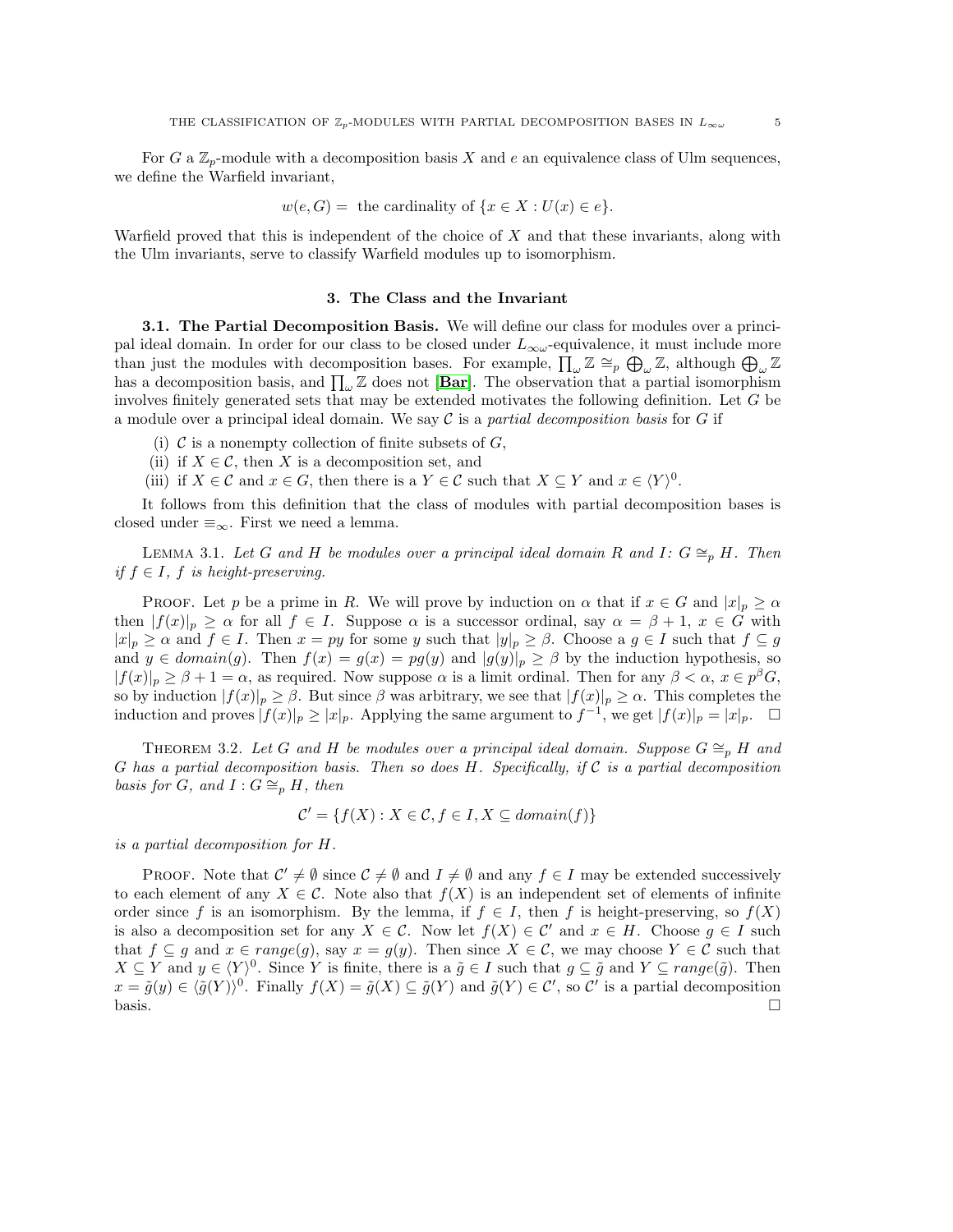It is clear that if G has a decomposition basis  $X$ , then the set of all finite subsets of  $X$  forms a partial decomposition basis for G. Thus we have defined a class closed under  $\equiv_{\infty}$  and containing any modules with a decomposition basis. A module may have more than one partial decomposition basis, and the following theorem allows us to relate elements of two such bases.

<span id="page-6-0"></span>Theorem 3.3. *Let* G *be a module over a principal ideal domain* R *which has partial decomposition bases*  $C$  *and*  $C'$ . Let  $X \in C$  *and*  $Y \in C'$ . Then there are decomposition sets  $X'$  *and*  $Y'$  *such that*  $X \subseteq X', Y \subseteq Y', X'$  and  $Y'$  are unions of ascending chains of elements of C and C' respectively, *and*  $\langle X' \rangle^0 = \langle Y' \rangle^0$ *.* 

PROOF. We will define, by induction on  $i \in \omega$ , sets  $X_i \in \mathcal{C}$ ,  $Y_i \in \mathcal{C}'$ . Let  $X_0 = X$  and  $Y_0 = Y$ . Suppose  $X_i$  and  $Y_i$  have been chosen. Choose  $X_{i+1} \in \mathcal{C}$  such that  $X_i \subseteq X_{i+1}$  and  $Y_i \subseteq \langle X_{i+1} \rangle^0$ . Then choose similarly  $Y_{i+1} \in \mathcal{C}'$  such that  $Y_i \subseteq Y_{i+1}$  and  $X_{i+1} \subseteq \langle Y_{i+1} \rangle^0$ .

Let  $X' = \bigcup_{i \in \omega} X_i$  and  $Y' = \bigcup_{i \in \omega} Y_i$ . We claim that  $\langle X' \rangle^0 \subseteq \langle Y' \rangle^0$ . Let  $z \in \langle X' \rangle^0$ . Then for some  $n \in \mathbb{Z}, a, a_1, ..., a_n \in R \setminus \{0\}$  and  $x_1, ..., x_n \in X'$ ,  $az = a_1x_1 + \cdots + a_nx_n$ . Choose  $X_i \supseteq \{x_1, ..., x_n\}$ . Then  $\{x_1, ..., x_n\} \subseteq \langle Y_i \rangle^0$ , so  $\{bx_1, ..., bx_n\} \subseteq \langle Y_i \rangle$  for some  $b \in R \setminus \{0\}$ . But then  $baz \in \langle Y_i \rangle \subseteq \langle Y' \rangle$ , so  $z \in \langle Y' \rangle^0$ . Similarly,  $\langle Y' \rangle^0 \subseteq \langle X' \rangle^0$ .

**3.2. The Invariant**  $\hat{w}(e, G)$ . We now introduce the invariant that will be used for the local classification theorem. Thus we assume in the rest of this paper that all modules are modules over  $\mathbb{Z}_p$  for some prime p unless otherwise stated.

We define the analogue of Warfield's invariant for a module  $G$  with a partial decomposition basis C. Let

 $\hat{w}_{\mathcal{C}}(e, G) =$  the maximum *n* such that there is an  $X \in \mathcal{C}$  and  $x_1, ..., x_n \in X$  such that

 $U(x_i) \in e$  for  $1 \leq i \leq n$ , if such a maximum exists, and  $\omega$  otherwise.

<span id="page-6-1"></span>Theorem 3.4. *Let* G *be a module with partial decomposition bases* C *and* C ′ *. Suppose for some equivalence class e of Ulm sequences*  $\hat{w}_{\mathcal{C}}(e, G) \geq n$ . Then for any  $Y \in \mathcal{C}'$  there is a  $\tilde{Y} \in \mathcal{C}'$  such *that*  $Y \subseteq \tilde{Y}$  *and*  $\tilde{Y}$  *contains at least n elements* y *such that*  $U(y) \in e$ .

PROOF. Since  $\hat{w}_\mathcal{C}(e, G) \geq n$ , there is  $X \in \mathcal{C}$  containing at least n elements x such that  $U(x) \in e$ . Choose X' and Y' as in Theorem [3.3.](#page-6-0) Consider the submodule  $\langle X' \rangle^0 = \langle Y' \rangle^0$ . Since elements in  $\langle X' \rangle^0$  have the same height in  $\langle X' \rangle^0$  as they do in G, X' is a decomposition set for  $\langle X' \rangle^0$ , and consequently a decomposition basis. Similarly, Y' is a decomposition basis. Now  $w(e, \langle X' \rangle^0) \geq n$ , since X' contains at least n elements x such that  $U(x) \in e$ . But since as Warfield proved,  $w(e, \langle X' \rangle^0)$ is independent of the choice of decomposition basis, and since  $\langle X' \rangle^0 = \langle Y' \rangle^0$ , Y' also contains n elements y such that  $U(y) \in e$ . Since Y' is the union of an ascending chain of elements of C', we may choose an element of C' containing Y and these n elements as our required  $\tilde{Y}$ .

Corollary 3.5. *Let* G *be a module with partial decomposition bases* C *and* C ′ *. Then for any equivalence class e of Ulm sequences,*  $\hat{w}_{\mathcal{C}}(e, G) = \hat{w}_{\mathcal{C}'}(e, G)$ .

PROOF. Suppose  $\hat{w}_{\mathcal{C}}(e, G) \geq n$ . Then by the theorem, with any  $Y \in \mathcal{C}'$ ,  $\hat{w}_{\mathcal{C}'}(e, G) \geq n$ . So if  $\hat{w}_{\mathcal{C}}(e, G) = \omega$ ,  $\hat{w}_{\mathcal{C}}(e, G) = \omega$ , and if  $\hat{w}_{\mathcal{C}}(e, G)$  is finite,  $\hat{w}_{\mathcal{C}}(e, G) \geq \hat{w}_{\mathcal{C}}(e, G)$ . The equality follows by symmetry.  $\Box$ 

The corollary shows that  $\hat{w}_\mathcal{C}(e, G)$  is indeed an invariant, so we will drop the subscript C in what follows. We may now restate Theorem [3.4.](#page-6-1)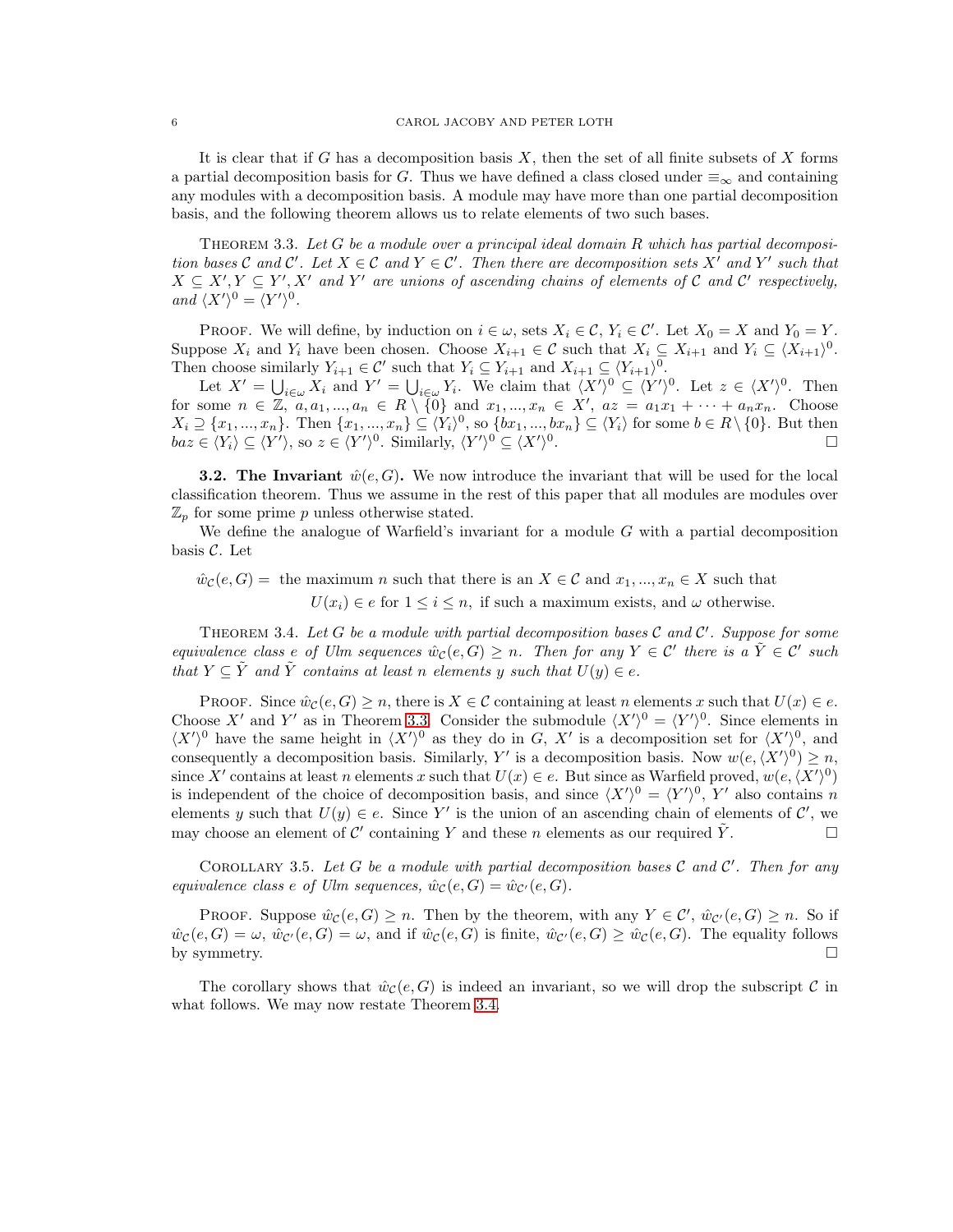<span id="page-7-3"></span>Theorem 3.6. *Let* G *be a module with partial decomposition basis* C*. Suppose for some equivalence class e of Ulm sequences*  $\hat{w}(e, G) \geq n$ . Then for any  $X \in \mathcal{C}$  there is a  $\hat{X} \in \mathcal{C}$  such that  $X \subseteq \hat{X}$ and  $\tilde{X}$  *contains* at least n elements x such that  $U(x) \in e$ .

We would like  $\hat{w}(e, G)$  to be invariant under  $\equiv_{\infty}$ . This is indeed the case, as we will show by an appropriate choice of partial decomposition basis.

<span id="page-7-2"></span>Corollary 3.7. *Let* G *and* H *be modules such that* G *has a partial decomposition basis* C and  $I : G \cong_{p} H$ . Then for any equivalence class e of Ulm sequences,  $\hat{w}(e, H)$  is defined and  $\hat{w}(e, H) = \hat{w}(e, G).$ 

PROOF. Let  $\mathcal{C}' = \{f(X) : X \in \mathcal{C}, f \in I, X \subseteq domain(f)\}.$  By Theorem [3.2,](#page-5-0)  $\mathcal{C}'$  is a partial decomposition basis for H, so  $\hat{w}(e, H)$  is defined for all e. Suppose for a given  $e, \hat{w}(e, G) \geq n$ . Choose  $X \in \mathcal{C}$  such that there are  $x_1, ..., x_n \in X$  with  $U(x_i) \in e$  for  $1 \leq i \leq n$ . Choose  $f \in I$ such that  $X \subseteq domain(f)$ . Then  $f(X) \in \mathcal{C}'$  and since f is height preserving,  $U(f(x_i)) \in e$  for  $1 \leq i \leq n$ . Thus  $\hat{w}(e, H) \geq n$ . Conversely, if  $\hat{w}(e, H) \geq n$  then there are  $f(x_1), ..., f(x_n) \in f(X)$ for some  $f \in I$  and  $X \in \mathcal{C}$  such that  $U(f(x_i)) \in e$  for  $1 \leq i \leq n$ . Thus  $U(x_i) \in e$  for  $1 \leq i \leq n$  and  $x_1, ..., x_n \in X \in \mathcal{C}$ , so  $\hat{w}(e, G) \geq n$ .

If a module  $G$  has a partial decomposition basis, then there exists a partial decomposition basis for G which is closed under taking subsets and nonzero multiples:

<span id="page-7-1"></span>Theorem 3.8. *Suppose* G *is a module with partial decomposition basis* C*. Then* G *also has a partial decomposition basis*  $\hat{\mathcal{C}}$  *such that for any*  $X \in \hat{\mathcal{C}}$ *,*  $x_1, \ldots, x_n \in X$  *and*  $a_1, \ldots, a_n \in \mathbb{Z} \setminus \{0\}$ *,*  ${a_1x_1, \ldots, a_nx_n} \in \tilde{\mathcal{C}}$ *. In particular, we may take* 

 $\tilde{\mathcal{C}} = \{ \{a_1x_1, ..., a_nx_n\} : \{x_1, ..., x_n\} \subseteq X \text{ for some } X \in \mathcal{C}, a_1, ..., a_n \in \mathbb{Z} \setminus \{0\} \}.$ 

PROOF. First,  $\tilde{\mathcal{C}} \neq \emptyset$  since  $\emptyset \in \tilde{\mathcal{C}}$ . Clearly, if X is a decomposition set, so is any nonzero multiple of any subset. If  $x \in G$  and  $\{a_1x_1, \ldots, a_nx_n\} \in \tilde{C}$ , where  $x_1, \ldots, x_n \in X$  for some  $X \in \mathcal{C}$ , choose  $X' \supseteq X$  such that  $x \in \langle X' \rangle^0$ , and then if we let  $Y = \{a_1x_1, \ldots, a_nx_n\} \cup \langle X' \setminus \{x_1, \ldots, x_n\} \rangle$ ,  $x \in \langle Y \rangle^0$  and  $Y \in \tilde{C}$ . Hence  $\tilde{C}$  is a partial decomposition basis. We claim that  $\tilde{C}$  satisfies the condition. Let  $\{a_1x_1, ..., a_nx_n\} \in \tilde{\mathcal{C}}$ , where  $\{x_1, ..., x_n\} \subseteq X$  for some  $X \in \mathcal{C}$ . Clearly, any subset of this set is also in  $\tilde{\mathcal{C}}$ , as is any set of multiples.

#### 4. The Local Classification Theorem

4.1. The Extension Theorem. In order to prove the classification theorem, we will need to be able to extend certain functions for a back-and-forth argument. One of the cases with which we are concerned is that of a function  $f : S \to T$ , where S and T are submodules of modules G and H respectively, and  $x \in G$  has a multiple in S. Our technique for doing this is based on Mackey's proof of Ulm's Theorem as given in Kaplansky  $[Kap1, Theorem 14]$  $[Kap1, Theorem 14]$  $[Kap1, Theorem 14]$ , which has been used in subsequent generalizations of Ulm's Theorem, including Warfield's work. We will first need a lemma.

<span id="page-7-0"></span>LEMMA 4.1. Let S be a submodule of a module G over a principal ideal domain and  $\alpha$  any *ordinal,* p *any prime. Let*

$$
\begin{aligned} S_{\alpha} &= S \cap p^{\alpha} G, \\ S_{\alpha}^* &= S_{\alpha} \cap \{x \in G: px \in p^{\alpha+2} G\}. \end{aligned}
$$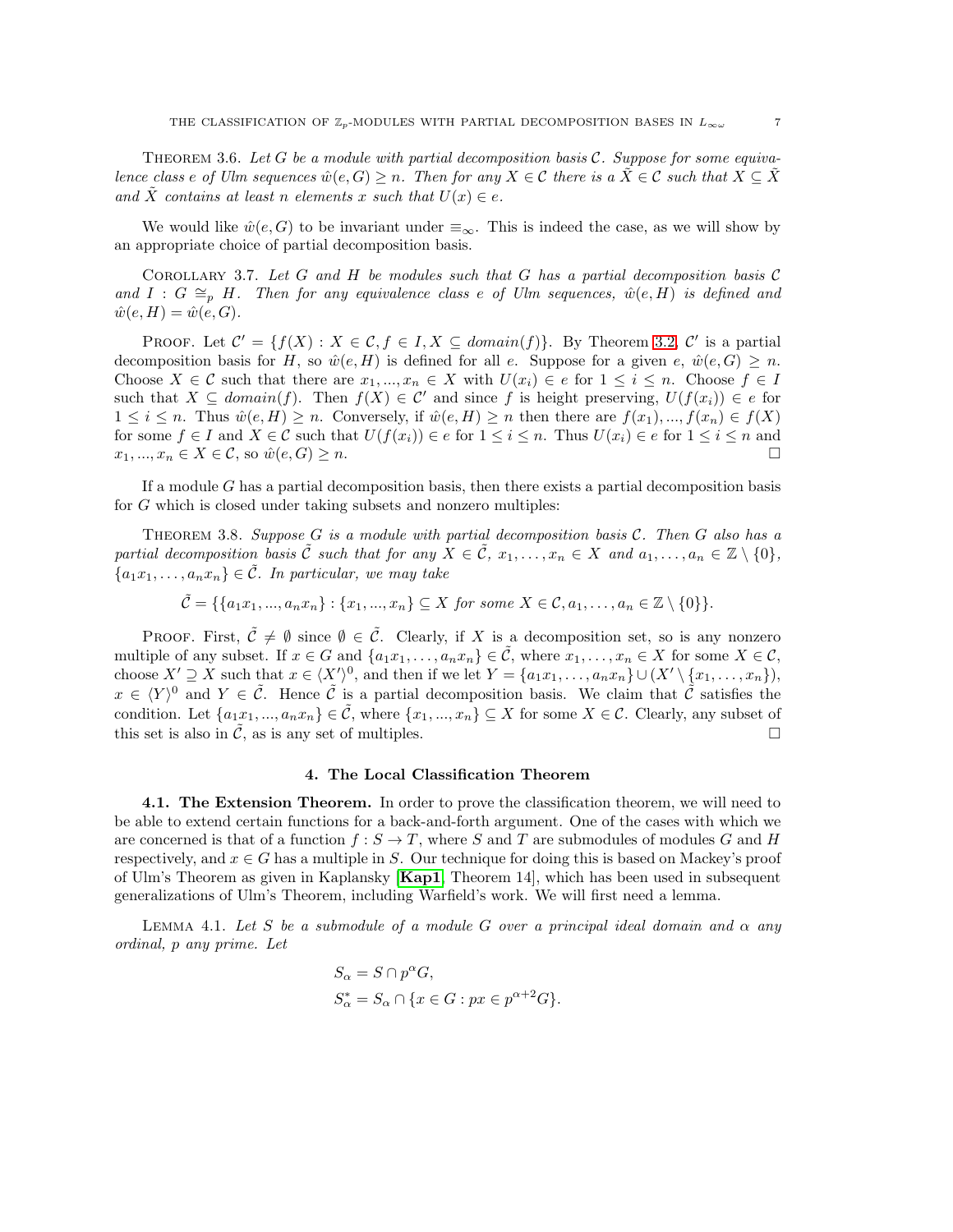*For*  $x \in S^*_{\alpha}$ , map x onto  $x - y + p^{\alpha+1}G[p]$ , where  $y \in p^{\alpha+1}G$  and  $px = py$ . This map is well-defined *and has kernel*  $S_{\alpha+1}$ *. The induced map* 

$$
U: S^*_{\alpha}/S_{\alpha+1} \to p^{\alpha}G[p]/p^{\alpha+1}G[p]
$$

*is an isomorphism onto a submodule of*  $p^{\alpha}G[p]/p^{\alpha+1}G[p]$ . The range of U *is not all of*  $p^{\alpha}G[p]/p^{\alpha+1}G[p]$ *if and only of there exists in*  $p^{\alpha}G[p]$  *an element of height*  $\alpha$  *proper with respect to* S.

Kaplanky's proof of this lemma for  $p$ -groups  $[Kap1, Lemma 13]$  $[Kap1, Lemma 13]$  $[Kap1, Lemma 13]$  applies just as well to modules.

We are now ready to prove the extension theorem. The following proof is based on Lemma B of Barwise and Eklof [[BE](#page-12-9)], a similar result for torsion groups, also based on Kaplansky's proof of Ulm's Theorem.

<span id="page-8-0"></span>Theorem 4.2. *Let* G *and* H *be modules over a principal ideal domain* R*,* p *a prime in* R*, and* ϕ *an isomorphism between a finitely generated submodule* S *of* G *and a submodule* T *of* H *that preserves* p-heights up to  $\alpha$  *for some ordinal*  $\alpha$ *. Suppose that*  $\hat{u}_p(\sigma, G) \leq \hat{u}_p(\sigma, H)$  *for all*  $\sigma < \alpha$ *. If*  $x \in G$  *is proper with respect to* S,  $px \in S$ , and  $|x|_p + 1 < \alpha$ , then for a suitable y in H,  $\varphi$  can be *extended to an isomorphism*  $\varphi$ <sup>\*</sup> :  $\langle S, x \rangle \to \langle T, y \rangle$  *that preserves p-heights up to*  $\alpha$ *.* 

PROOF. Let  $|x|_p = \sigma$ . Since any  $x' \in x + S$  satisfies  $px' \in S$ , we may assume x has been chosen such that  $|px|_p > \sigma + 1$  if this is possible for any proper element of the coset.

<u>Case 1:</u>  $|px|_p = \sigma + 1 < \alpha$ . Then since  $px \in S$  and  $\varphi$  is height preserving up to  $\alpha$  on S,  $|\varphi(px)|_p = \sigma + 1$  so we may choose  $y \in H$  such that  $\varphi(px) = py$  and  $|y|_p = \sigma$ . We claim  $y \notin T$ .

Suppose  $y \in T$ . Then  $y = \varphi(z)$  for some  $z \in S$ .  $\varphi(pz) = py = \varphi(px)$ , so  $px = pz$  and  $p(x-z) =$ 0. But  $x-z \in x+S$  and so  $|x-z|_p \le |x|_p = \sigma$ , since x is proper. Also  $|x-z|_p \ge \min\{|x|_p, |z|_p\} = \sigma$ , so  $|x-z|_p = \sigma$ . This says  $x-z$  is proper with respect to S and  $|p(x-z)|_p = \infty > |px|_p$ , contradicting the assumption that x is chosen so that  $|px|_p > \sigma + 1$  if possible. Thus  $y \notin T$ .

Now we claim y is proper with respect to T. Suppose  $|y + z|_p > \sigma$  for some  $z \in T$ . Then since  $|y|_p = \sigma$ , we must have  $|z|_p = \sigma$ . Also  $|p(y + z)|_p > |y + z|_p \ge \sigma + 1$ , so since  $\varphi$  preserves heights up  $\int_0^{\infty} \alpha > \sigma + 1, |\varphi^{-1}(z)|_p = \sigma \text{ and } \sigma + 1 < |\varphi^{-1}(p(y+z))|_p = |p(x+\varphi^{-1}(z))|_p.$  But  $|x+\varphi^{-1}(z)|_p \leq \sigma$ since  $x$  is proper, and

$$
|x + \varphi^{-1}(z)|_p \ge \min\{|x|_p, |\varphi^{-1}(z)|_p\} = \sigma.
$$

Thus  $x + \varphi^{-1}(z)$  has height  $\sigma$ , is proper and its p-multiple has height  $>\sigma+1$ , again contradicting the choice of x. Thus  $y$  is proper with respect to  $T$ .

<u>Case 2</u>:  $|px|_p > \sigma + 1$ . Then  $px = py'$  for some  $y' \in p^{\sigma+1}G$ . Then since

$$
|x|_p = \sigma < \sigma + 1 \le |y'|_p,
$$

 $|x-y'|_p = \sigma$  and  $x-y' \in G[p]$ . Also  $x-y'$  is proper with respect to S, since for any  $z \in S$ ,

$$
|x - y' + z|_p = |x + z|_p \le |x|_p = \sigma.
$$

Therefore, by Lemma [4.1](#page-7-0) the range of  $U : S^*_{\sigma}/S_{\sigma+1} \to p^{\sigma}G[p]/p^{\sigma+1}G[p]$  is not all of  $p^{\sigma}G[p]/p^{\sigma+1}G[p]$ . But S is finitely generated so  $S^*_{\sigma}/S_{\sigma+1}$  is also and so

$$
\dim S^*_{\sigma}/S_{\sigma+1} < \min\{\dim p^{\sigma}G[p]/p^{\sigma+1}G[p], \omega\} = \hat{u}_p(\sigma, G)
$$
  

$$
\leq \hat{u}_p(\sigma, H) = \min\{\dim p^{\sigma}H[p]/p^{\sigma+1}H[p], \omega\}.
$$

Since  $\varphi$  is height-preserving up to  $\alpha > \sigma + 1$ ,  $\varphi$  maps  $S_{\sigma}$  onto  $T_{\sigma}$  and  $S_{\sigma}^*$  onto  $T_{\sigma}^*$ , hence  $S_{\sigma}^*/S_{\sigma+1}$ is mapped onto  $T^*_\sigma/T_{\sigma+1}$ , giving them the same dimension. So the induced map  $V: T^*_\sigma/T_{\sigma+1} \to$  $p^{\sigma}H[p]/p^{\sigma+1}H[p]$  is not onto. Thus by Lemma [4.1](#page-7-0) again, there is an element  $w_1 \in H$  such that  $pw_1 = 0$ ,  $|w_1|_p = \sigma$ , and  $w_1$  is proper with respect to T.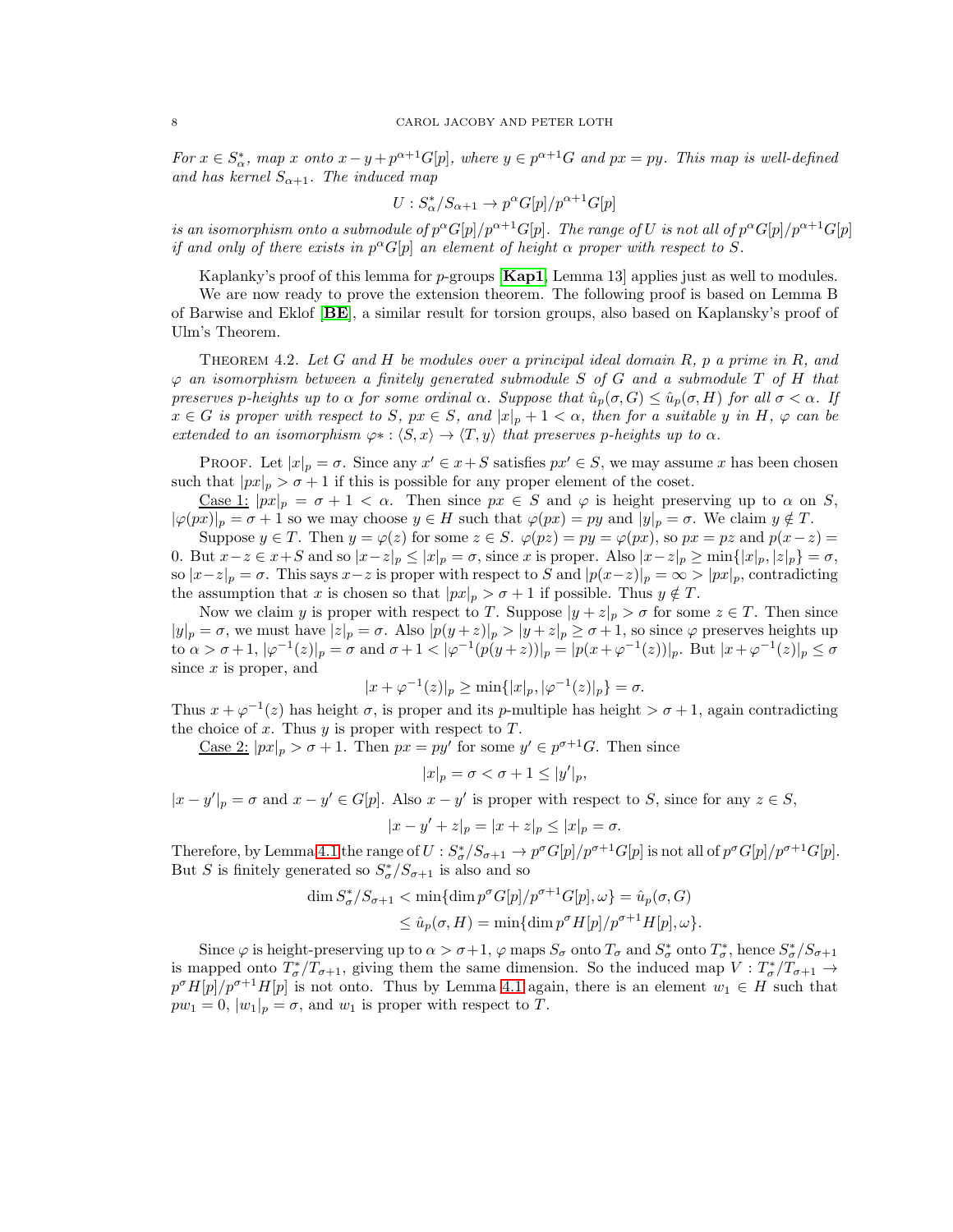Now choose  $w_2 \in H$  such that  $pw_2 = \varphi(px)$  and  $|w_2|_p > \sigma$ . Such a  $w_2$  exists since  $\varphi$  is height preserving up to  $\alpha > \sigma+1$ . Let  $y = w_1+w_2$ . Then  $py = pw_2 = \varphi(px)$  and  $|y|_p = \min\{|w_1|_p, |w_2|_p\} =$ σ. Also y is proper with respect to T since if  $z \in T$ ,  $|y+z|_p = |(w_1+z)+w_2|_p = |w_1+z|_p \leq \sigma$ .

In either case we have produced a y proper with respect to T, satisfying  $|y|_p = \sigma$  and  $py = \varphi(px)$ . Define

$$
\varphi^* : \langle S, x \rangle \to \langle T, y \rangle
$$

by  $x \mapsto y$  and  $\varphi^*$  |  $S = \varphi$ .  $\varphi^*$  is clearly a well-defined isomorphism. Using the fact that R is a Bézout domain, it may be verified that every element z of  $\langle S, x \rangle$  is in S or for some r not divisible by p,  $rz \in x + S$ . We already know that  $\varphi^*$  preserves heights of elements of S up to  $\alpha$ , so we need only consider  $z \in \langle S, x \rangle$  such that  $rz = s + x$  for some  $r \in R \setminus \{0\}$ ,  $s \in S$ , where p does not divide r. Then

$$
|z|_p = |rz|_p = |s + x|_p = \min\{|s|_p, |x|_p\}
$$

since  $x$  is proper, and similarly,

$$
|\varphi^*(z)|_p = |r\varphi^*(z)|_p = |\varphi^*(s+x)|_p = |\varphi(s) + y|_p = \min\{|\varphi(s)|_p, |y|_p\} = \min\{|s|_p, |x|_p\}.
$$

4.2. The Classification Theorem. Originally we followed Warfield (see the unpublished version of  $[\mathbf{W2}]$  $[\mathbf{W2}]$  $[\mathbf{W2}]$  in our approach. In his classification theorem for countably generated modules, he first proves the case for modules over a complete discrete valuation ring and then extends it to a general module using a mapping. The following lemma is based on Hunter and Richman  $[HR]$  $[HR]$  $[HR]$ , and gives nice submodules without any assumption of completeness. This allows us to simplify and shorten the proof of the classification theorem considerably. In particular, in what follows we may assume that all modules are modules over  $\mathbb{Z}_p$  for some fixed prime p.

<span id="page-9-0"></span>LEMMA 4.3.  $[\mathbf{JL2}]$  $[\mathbf{JL2}]$  $[\mathbf{JL2}]$  *Let* G *be a module with partial decomposition basis* C and  $Y \subseteq X \in \mathcal{C}$ *. Then*  $\langle Y \rangle$  *is nice in G.* 

PROOF. Let  $x \in G$ . Then there is an  $X' \in \mathcal{C}$  such that  $X \subseteq X'$  and  $x \in \langle X' \rangle^0$ . Clearly X' is a decomposition basis for the module  $\langle X' \rangle^0$ . Since Y is a finite subset of  $X'$ ,  $\langle Y \rangle$  is nice in  $\langle X' \rangle^0$ by [[HR](#page-12-16), Lemma 8.1], hence the coset  $x + \langle Y \rangle$  has an element y of maximal height in  $\langle X' \rangle^0$ . The height of y is the same in  $\langle X' \rangle^0$  as it is in G, so the proof is complete.

This lemma, along with the following lemma of Warfield, will make all of the submodules of interest nice.

<span id="page-9-1"></span>Lemma 4.4. [[W1](#page-13-6)] *If* S *is a nice submodule of a module* G *and* K *is a submodule containing* S *such that* K/S *is finitely generated and torsion, then* K *is also a nice submodule.*

We will need the following lemma, which is an analogue in  $L_{\infty}$  of a lemma Warfield proved for countably generated modules  $[W2, Corollary 6.6]$  $[W2, Corollary 6.6]$  $[W2, Corollary 6.6]$ .

<span id="page-9-2"></span>LEMMA 4.5. Let G be a reduced module of finite rank with a decomposition basis  $\{x_1, \ldots, x_n\}$ . *Then there is a reduced torsion module* T *and submodules*  $G_i$ *, for*  $1 \leq i \leq n$ *, of* G *such that* 

$$
G \oplus T \cong_p G_1 \oplus \cdots \oplus G_n
$$

*and*  $x_i \in G_i$ . In fact, the set I of all height-preserving isomorphisms between finitely generated *submodules of*  $G \oplus T$  *and*  $G_1 \oplus ... \oplus G_n$  *extending the canonical map*  $\langle x_1, ..., x_n \rangle \rightarrow \langle x_1, ..., x_n \rangle$ *satisfies the back-and-forth property.*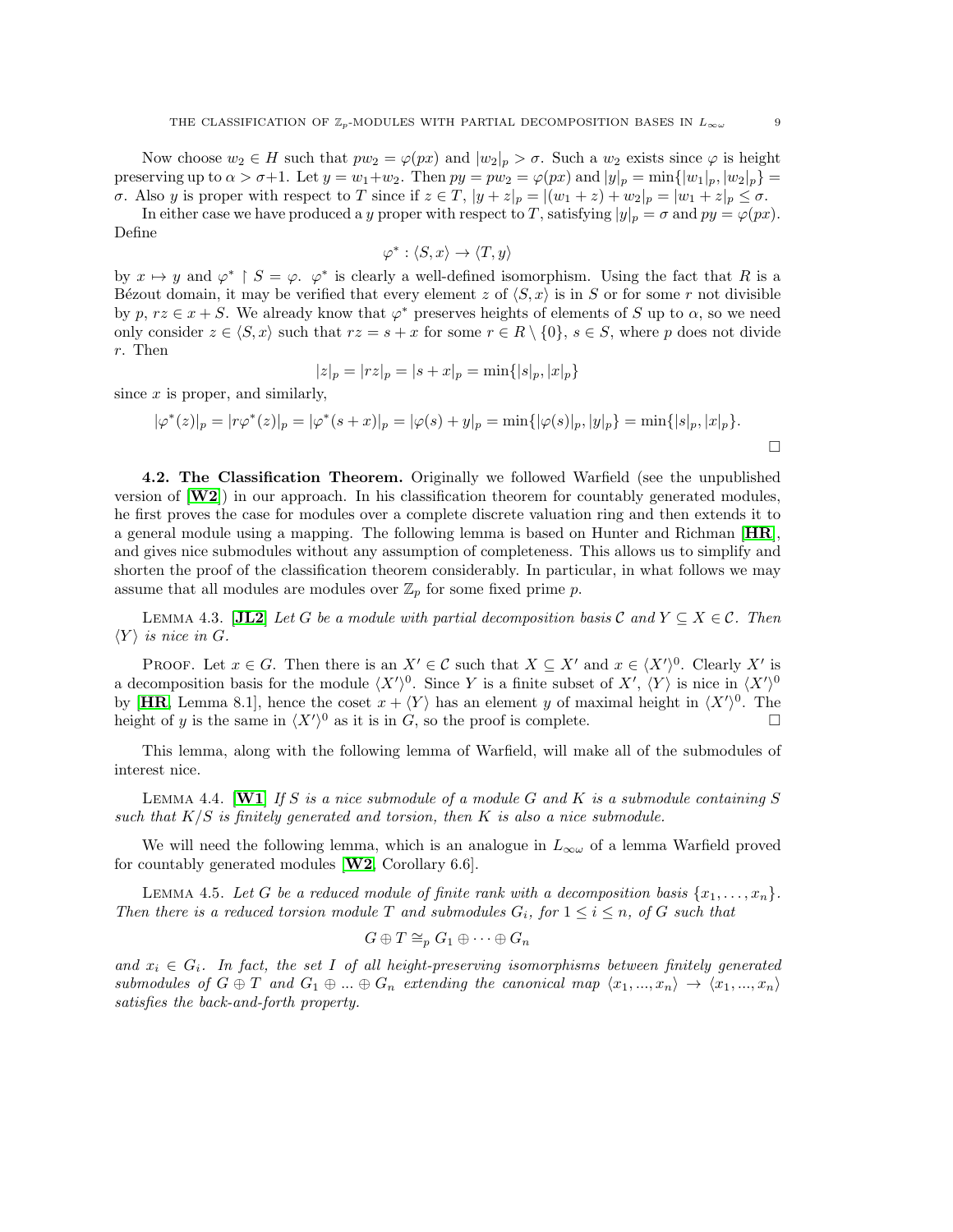PROOF. For each  $i$ , let

$$
G_i = \langle x_i \rangle^0 \subseteq G.
$$

Let T be the direct sum of  $n-1$  copies of tG, the torsion submodule of G. Then  $G \oplus T$  and  $G_1 \oplus \cdots \oplus G_n$  have the same Ulm invariants since the torsion submodule of each is isomorphic to  $tG^n$ . Let S and L be the submodules of  $G \oplus T$  and  $G_1 \oplus \cdots \oplus G_n$  respectively generated by the  $x_i$ ,  $1 \leq i \leq n$ . Let  $\varphi : S \to L$  be the isomorphism such that

$$
\varphi(x_i) = x_i \text{ for } 1 \le i \le n.
$$

Then, since the height of multiples of  $x_i$ , for  $1 \le i \le n$ , is the same in  $G$ ,  $G \oplus T$  or  $G_1 \oplus \cdots \oplus G_n$ , and since  $\{x_1, \ldots, x_n\}$  is a decomposition basis for  $G \oplus T$  or  $G_1 \oplus \cdots \oplus G_n$ ,  $\varphi$  is height preserving. Let I be the set of all  $f : A \rightarrow B$  such that

- (i) A and B are finitely generated submodules of  $G \oplus T$  and  $G_1 \oplus \cdots \oplus G_n$  respectively,
- (ii)  $S \subseteq A, L \subseteq B$ ,
- (iii)  $f$  is a height-preserving isomorphism and
- $(iv) \varphi \subseteq f$ .

I is not empty since it contains the function  $\varphi$ . We will prove that I has the back-and-forth property. Let  $f \in I$ ,  $z + w \in G \oplus T$ , where  $z \in G$  and  $w \in T$ . Note that  $G \oplus T$  is torsion over S, so  $p^{m}(z + w) \in S \subseteq A$  for some m. We claim by induction on  $k, 0 \leq k \leq m$ , that there is an  $f_k: A_k \to B_k$  in I such that  $f \subseteq f_k$  and  $p^{m-k}(z+w) \in A_k$ . Define  $f_0 = f$ . Suppose  $f_k$  has been defined for  $k < m$ . By Lemma [4.3,](#page-9-0) S is nice in  $G \oplus T$ , and since  $A_k$  is torsion over S,  $A_k$  is nice by Lemma [4.4.](#page-9-1) Choose x proper in  $p^{m-k-1}(z+w) + A_k$ . Then  $px \in A_k$ . If  $x \in S$ , let  $f_{k+1} = f_k$ . Suppose  $x \notin S$ , in particular  $x \neq 0$ . Then  $|x| + 1 < length(G) + 1$ . By Theorem [4.2,](#page-8-0) there is an isomorphism  $f_{k+1}$ :  $\langle A_k, x \rangle \rightarrow \langle B_k, y \rangle$  that preserves heights up to  $length(G) + 1 > length(G) =$ length( $G \oplus T$ ). Then  $f_{k+1} \in I$  and  $p^{m-k-1}(z+w) \in x + A_k \subseteq A_{k+1} = \langle A_k, x \rangle$ . This completes the induction. Let  $g = f_m$ . Then  $z + w \in domain(g)$ ,  $f \subseteq g$  and  $g \in I$ , as desired.

Similarly, if  $z_1 + \cdots + z_n \in G_1 \oplus \cdots \oplus G_n$ , we may choose an  $m \geq 0$  such that  $p^m z_i \in \langle x_i \rangle$  for  $1 \leq i \leq n$ . Then  $p^m(z_1 + \cdots + z_n) \in \langle x_1, \ldots, x_n \rangle$ , so we may extend  $f^{-1}$  to  $\langle B, z_1 + \cdots + z_n \rangle$ . Thus I has the back-and-forth property and so is a partial isomorphism.

$$
\Box
$$

<span id="page-10-0"></span>Lemma 4.6. [[JL2](#page-12-4)] *Let* G *be a module,* X *a decomposition basis for* G *and* S *a finitely generated submodule of* G *such that*  $S \cap \langle X \rangle = \langle S \cap X \rangle$ *. Then for every*  $y \in X$  *such that*  $y \notin S$ *, there is an*  $n \in \omega$  *such that for all*  $r \in \mathbb{Z}_p$  *and*  $s \in S$ *,* 

$$
|rp^n y + s| = \min\{|rp^n y|, |s|\}.
$$

PROOF. A detailed proof, which can be found in [[JL2](#page-12-4), Lemma 4.4] will be outlined here for the sake of completeness. The conclusion is immediate if  $U(y) \sim (\infty, \infty, \ldots)$ , so we may assume  $U(y) \not\sim (\infty, \infty, \dots)$ . Let  $S \cap X = \{x_1, \dots, x_m\}$  where for some  $k \leq m$ ,  $U(x_i) \sim (\infty, \infty, \dots)$  if and only if  $i > k$ . Let  $H = (S \oplus \langle y \rangle)^0$  with divisible part D. By [[Kap2](#page-13-7), Theorem 6], we may write  $H = R \oplus D$  where R is a reduced module with decomposition basis  $\{y, x_1, \ldots, x_k\}$ . By Lemma [4.5](#page-9-2) there is an  $I: R \oplus T \cong_{p} H_{0} \oplus \ldots \oplus H_{k}$  where T is torsion,  $y \in H_{0}$  and  $x_{i} \in H_{i}$  for  $i = 1, \ldots, k$ . For a map  $f: A \to B$  in I define  $f': A \oplus D \to B \oplus D$  by  $(a, x) \mapsto (f(a), x)$ .

Since  $I' = \{f' : f \in I\}$  has the back-and-forth property, the finitely generated  $S \oplus \langle y \rangle$  is contained in the domain of some  $f' \in I'$ . Then  $\pi_{H_0} f'(S)$  is finitely generated. It is also torsion, since any element of S has a multiple in  $\langle S \cap X \rangle$ . Hence its elements take on only a finite number of heights. Since the elements  $p^n f'(y)$   $(n \in \omega)$  have infinitely many heights, there is an  $n \in \omega$  such that  $|rp^n y| \neq |s|$  for all  $0 \neq r \in \mathbb{Z}_p$  and  $s \in \pi_{H_0} f'(S)$ .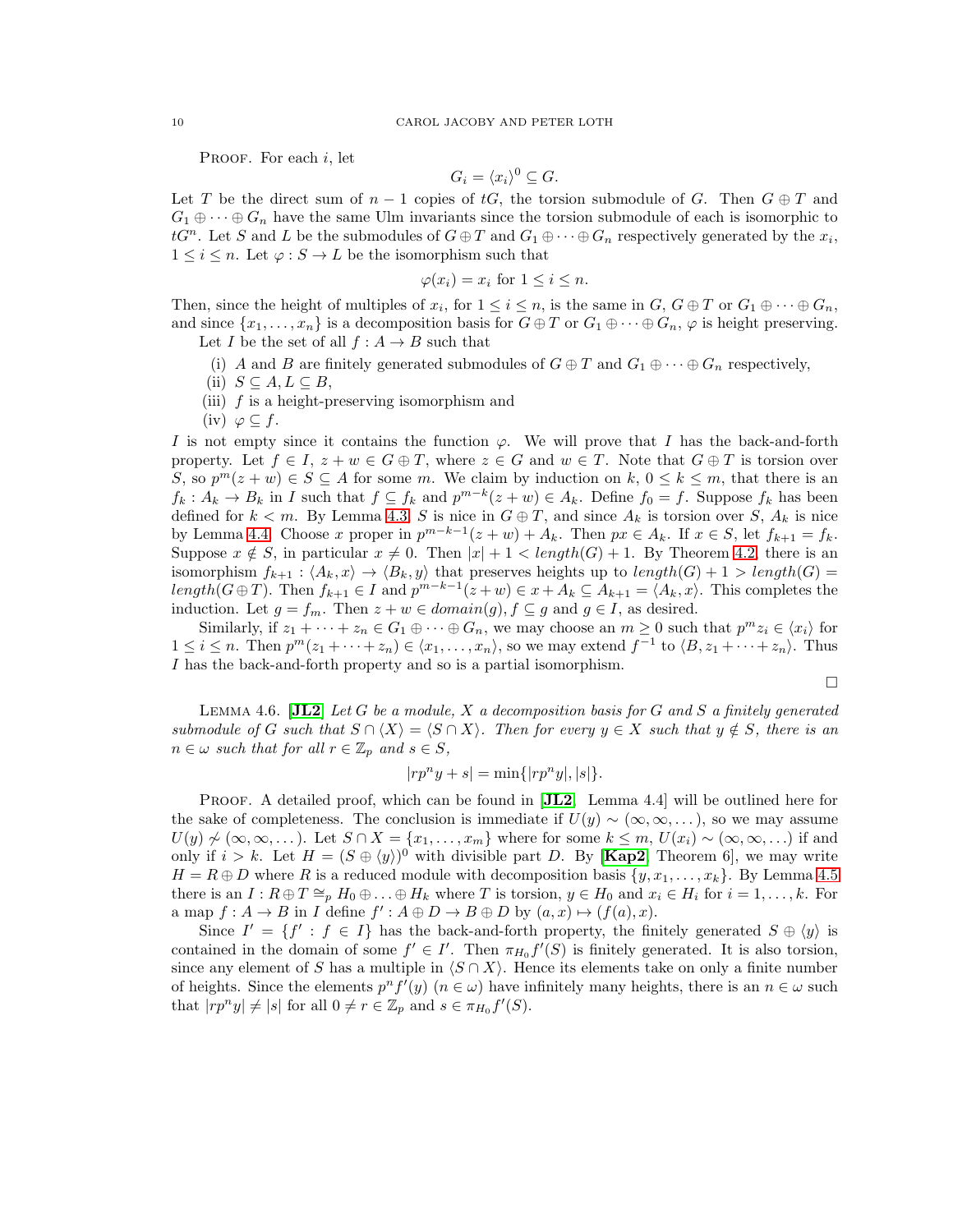Now let  $s \in S$ ,  $r \in \mathbb{Z}_p$  and write  $f'(s)$  as an element of  $H_0 \oplus \cdots \oplus H_k \oplus D$ . Then we may show that  $|f'(rp^n y+s)| = \min\{|f'(rp^n y)|, |f'(s)|\}$  and the conclusion follows since f' is height-preserving.  $\square$ 

Now we are ready for the classification theorem.

THEOREM 4.7. Let G and H be modules with partial decomposition bases. Then  $G \cong_{p} H$  if and *only if for every*  $\alpha$ , an ordinal or  $\infty$ , and equivalence class e of Ulm sequences  $\hat{u}(\alpha, G) = \hat{u}(\alpha, H)$ and  $\hat{w}(e, G) = \hat{w}(e, H)$ . In that case, if C and C' are partial decomposition bases of G and H *respectively as in Theorem [3.8](#page-7-1) and if*  $X_0 \in \mathcal{C}$ ,  $Y_0 \in \mathcal{C}'$  and  $f_0: X_0 \to Y_0$  *is a bijection such that*  $U(x) = U(f_0(x))$  for all  $x \in X_0$ , then  $I : G \cong_p H$  *may be chosen to be the set of all maps*  $f : S \to T$ *for which there exist*  $X \in \mathcal{C}$  *and*  $Y \in \mathcal{C}'$  *satisfying the following properties:* 

- (i) S *and* T *are finitely generated submodules of* G *and* H *respectively;*
- (ii) f *is a height-preserving isomorphism;*
- (iii)  $X \subseteq S \subseteq \langle X \rangle^0$  and  $Y \subseteq T \subseteq \langle Y \rangle^0$ ;
- (iv)  $f(X) = Y;$
- (v)  $X_0 \subseteq X$  *and*  $f \upharpoonright X_0 = f_0$ .

PROOF. First, suppose  $G \cong_{p} H$ . Then their  $\hat{w}$  invariants agree by Corollary [3.7](#page-7-2) and their  $\hat{u}$ invariants agree by [[BE](#page-12-9), Lemma 2.2].

Now suppose G and H have the same  $\hat{u}$  and  $\hat{w}$  invariants. Let C and C' be the respective partial decomposition bases which are closed under taking subsets and multiples as in Theorem [3.8.](#page-7-1) Notice that a map  $f_0: X_0 \to Y_0$  as stated in the theorem always exists; take for instance  $f = \emptyset$ with  $X_0 = Y_0 = \emptyset$ . Note that if  $f_0 = \emptyset$ , condition (v) is clearly vacuous.

Let I be the set of  $f : S \to T$  such that there exists  $X \in \mathcal{C}$  and  $Y \in \mathcal{C}'$  such that  $f, S, T, X$  and Y satisfy (i) through (v). The set I is not empty since it contains the extension  $\hat{f}_0$ :  $\langle X_0 \rangle \to \langle Y_0 \rangle$  of f<sub>0</sub>. We will prove that I has the back-and-forth property. Let  $f : S \to T$  be an element of I with associated X and Y and suppose  $a \in G \setminus S$ . Choose  $X' \in \mathcal{C}$  such that  $X \subseteq X'$  and  $a \in \langle X' \rangle^0$ .

First we claim f may be extended to some nonzero multiple of any  $x \in X'$ ,  $x \notin S$ . By taking subsets we get  $X'' = X \cup \{x\} \in \mathcal{C}$ . Let  $e = [U(x)]$ , the equivalence class of  $U(x)$ . Since f is a height-preserving isomorphism,  $\hat{w}(e,\langle X\rangle^0) = \hat{w}(e,\langle Y\rangle^0)$ . Since

$$
\hat{w}(e, H) = \hat{w}(e, G) \ge \hat{w}(e, \langle X \cup \{x\} \rangle^0) > \hat{w}(e, \langle X \rangle^0),
$$

by Theorem [3.6](#page-7-3) there is a  $Y' \in \mathcal{C}'$  with  $y \in Y' \setminus Y$  and  $U(y) \sim U(x)$ . Let  $Y'' = Y \cup \{y\} \in \mathcal{C}'$ . Apply Lemma [4.6](#page-10-0) to the module  $\langle S, x \rangle^0$ , the submodule S and the decomposition basis X''. This is possible since  $S \cap \langle X'' \rangle = \langle S \cap X'' \rangle$  and  $x \notin S$ . Apply it similarly to  $\langle T, y \rangle^0$ , T and Y''. Thus there is an n such that for all  $s \in S$ ,  $t \in T$  and  $r \in \mathbb{Z}_p$ ,

$$
|rp^n x + s|
$$
 = min{ $|rp^n x|, |s|$ } and  
 $|rp^n y + t|$  = min{ $|rp^n y|, |t|$ }

Let  $x' = p^n x$  and  $y' = p^n y$ . Since  $U(x') \sim U(y')$ , there are  $\tilde{x}$  and  $\tilde{y}$ , nonzero multiples respectively of x' and y', such that  $U(\tilde{x}) = U(\tilde{y})$ . Define  $g : \langle S, \tilde{x} \rangle \to \langle T, \tilde{y} \rangle$  extending f by  $g(\tilde{x}) = \tilde{y}$ . It is easily verified that g satisfies all conditions (i) - (v) on I with  $X \cup {\tilde{x}}$  and  $Y \cup {\tilde{y}}$ .

This proves that we may extend f successively to some nonzero multiple of each element of X', specifically that there is a  $g: S^* \to T^*$  with related  $X^*$  and  $Y^*$  satisfying (i) - (v) such that  $a \in \langle X' \rangle^0 = \langle X^* \rangle^0$ . Since  $X^* \subseteq S^*$ , for some  $m, p^m a \in S^*$ . It suffices to prove that we may extend g to a in the case  $pa \in S^*$  and  $a \notin S^*$ .

So suppose  $pa \in S^*$ . By Lemma [4.3](#page-9-0)  $\langle X^* \rangle$  is nice since  $X^* \in \mathcal{C}$ . Since  $S^* \subseteq \langle X^* \rangle^0$ ,  $S^* / \langle X^* \rangle$ is torsion.  $S^*/\langle X^* \rangle$  is finitely generated since  $S^*$  is. It then follows that  $S^*$  is nice by Lemma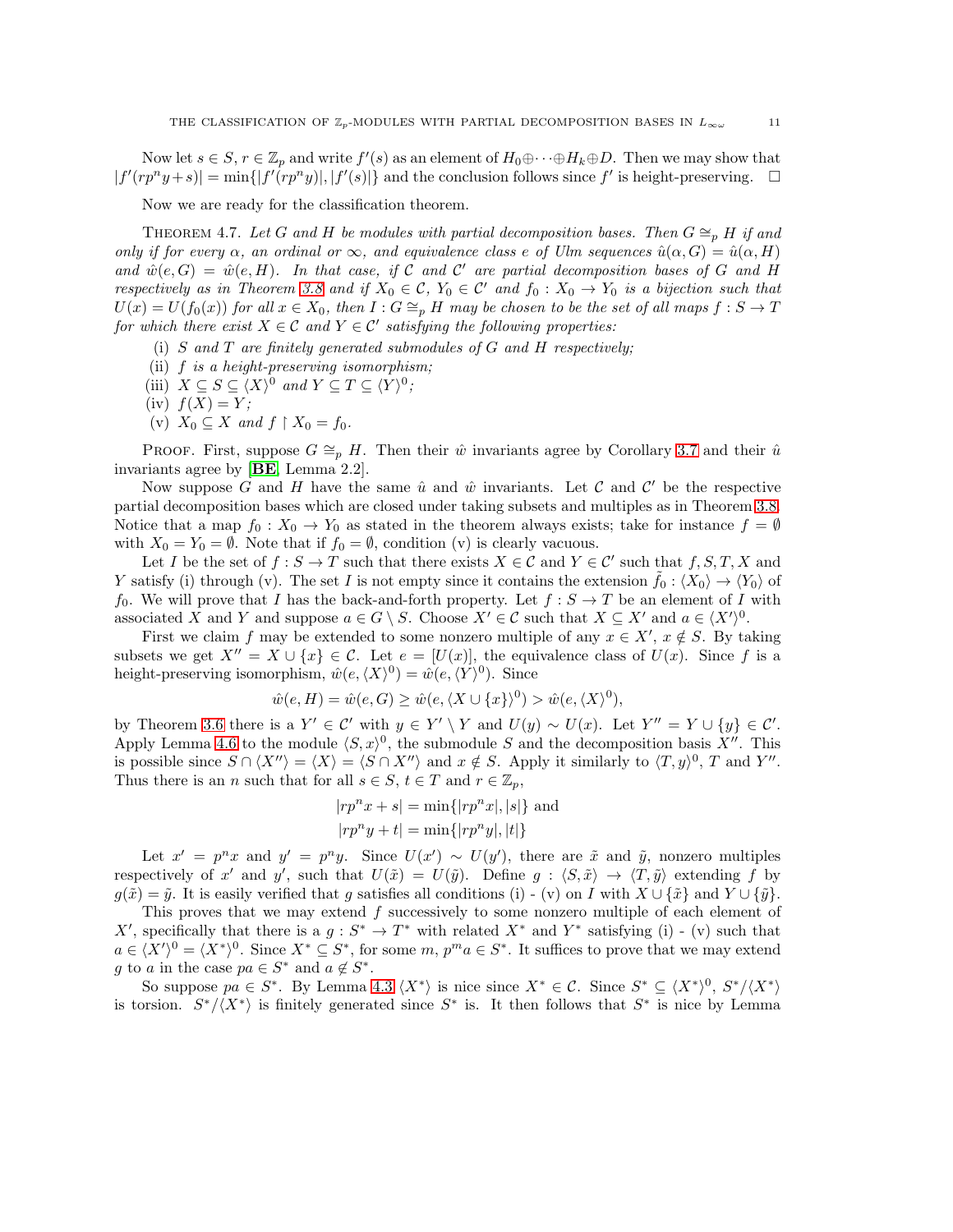[4.4,](#page-9-1) so we may assume a is proper with respect to  $S^*$ . If  $|a| \neq \infty$ , by Theorem [4.2,](#page-8-0) we may extend g to a height-preserving  $g^*: \langle S^*, a \rangle \to \langle T^*, b \rangle$  for some  $b \in H$ . Now suppose  $|a| = \infty$ . Then  $|g(pa)| = \infty$  and so  $g(pa) = pb'$  for some  $b' \in H$  with  $|b'| = \infty$ . We claim that there is a  $b \in H \setminus T^*$  such that  $pa = pb$  and  $|b| = \infty$ . If  $b' \notin T^*$ , we are done, so suppose  $b' \in T^*$ , say  $b' = g(z)$  for some  $z \in S^*$ . Then  $g(pa - pz) = 0$ , so  $p(a - z) = 0$  and hence  $a - z \in p^{\infty}G[p]$ . Thus  $\dim (p^{\infty}H \cap T^*)[p] = \dim (p^{\infty}G \cap S^*)[p] < \dim (p^{\infty}G \cap \langle S^*,a \rangle)[p] \leq \hat{u}(\infty, G) = \hat{u}(\infty, H)$ . It follows that there is a  $\tilde{b} \in (p^{\infty}H)[p] \setminus (p^{\infty}H \cap T^*)[p]$ . Then  $\tilde{b} \notin T$ ,  $|\tilde{b}| = \infty$  and  $p\tilde{b} = 0$ . Let  $b = b' + \tilde{b}$ . Then  $pb = g(pa)$ ,  $b \notin T^*$  and  $|b| = \infty$ .

In either case, we may extend  $g$  to a height-preserving isomorphism

$$
g^*: \langle S^*, a \rangle \to \langle T^*, b \rangle
$$

for some  $b \in H$ . Then  $g^*$  satisfies conditions (i) and (ii) immediately, and if we leave  $X^*$  and  $Y^*$ unchanged, (iv) and (v) are also satisfied. Since  $a \in \langle S^* \rangle^0 \subseteq \langle X^* \rangle^0$ ,  $\langle S^*, a \rangle \subseteq \langle X^* \rangle^0$ , and similarly  $\langle T^*, b \rangle \subseteq \langle Y^* \rangle$ , so (iii) is satisfied.

This proves that for any  $a \in G$ , any  $f \in I$  can be extended to a  $g^* \in I$  such that  $a \in domain(g^*)$ . The extension to elements of H follows by symmetry. Consequently, the set I has the back-and-forth property and we conclude that  $G \cong_{p} H$ .

 $\Box$ 

#### References

- <span id="page-12-15"></span>Baer. R. Baer, Abelian groups without elements of finite order, Duke Math Journal 3 (1937) 68-122
- <span id="page-12-10"></span>Bar. J. Barwise, Back and forth through infinitary logic, In Studies in Model Theory. M. D. Morley, editor. Studies in Mathematics, Volume 8. Math. Assoc. America, 2 (1973)
- <span id="page-12-9"></span>BE. J. Barwise and P. Eklof, Infinitary properties of abelian torsion groups, Annals of Math. Logic, 2 (1970) 25-68
- <span id="page-12-12"></span>F. L. Fuchs, Infinite Abelian Groups, Volume II, New York: Academic Press (1973)
- <span id="page-12-7"></span>GLLS. R. Göbel, K. Leistner, P. Loth, L. Strüngmann, Infinitary equivalence of  $\mathbb{Z}_p$ -modules with nice decomposition bases, J. Comm. Algebra 3 (2011) 321-348.
- <span id="page-12-14"></span>H. P. Hill, On the classification of abelian groups, Preprint, 1967.
- <span id="page-12-16"></span>HR. R. Hunter and F. Richman, Global Warfield groups, Trans. of the Amer. Math. Soc., Volume 266, Number 1, July 1981.
- <span id="page-12-13"></span>HRW. R. Hunter, F. Richman and E. Walker, Warfield modules, In Abelian Group Theory, Lecture Notes in Math. 616. Springer-Verlag (1977) 87-123.
- <span id="page-12-0"></span>J1. C. Jacoby, The Classification in  $L_{\infty}$  of Groups with Partial Decomposition Bases, PhD thesis, University of California, Irvine (1980), revised version (2010).
- <span id="page-12-3"></span>J2. C. Jacoby, Undefinability of local Warfield groups in  $L_{\infty}\omega$ , in Groups and Model Theory: A Conference in Honor of Rüdiger Göbel's 70th Birthday, Contemp. Math., Vol. 576, Amer. Math. Soc., Providence, RI (2012), pp. 151-162.
- <span id="page-12-2"></span>JL1. C. Jacoby and P. Loth, Abelian groups with partial decomposition bases in  $L_{\infty\omega}^{\delta}$ , Part II, in Groups and Model Theory: A Conference in Honor of Rüdiger Göbel's 70th Birthday, Contemp. Math., Vol. 576, Amer. Math. Soc., Providence, RI (2012), pp. 177-185.
- <span id="page-12-4"></span>JL2. C. Jacoby and P. Loth,  $\mathbb{Z}_p$ -modules with partial decomposition bases in  $L_{\infty\omega}^{\delta}$ , Houston J. Math. Volume 40, No. 4 (2014), pp.1007-1019
- <span id="page-12-5"></span>JL3. C. Jacoby and P. Loth, Partial decomposition bases and Warfield modules, Comm. Algebra 42 (2014), 4333-4349.
- <span id="page-12-6"></span>JL4. C. Jacoby and P. Loth, Partial decomposition bases and global Warfield groups, Comm. Algebra, to appear.
- <span id="page-12-8"></span>JL5. C. Jacoby and P. Loth, The classification of infinite abelian groups with partial decomposition bases in  $L_{\infty}\omega$ , in preparation.
- <span id="page-12-1"></span>JLLS. C. Jacoby, K. Leistner, P. Loth and L. Strüngmann, Abelian groups with partial decomposition bases in  $L^{\delta}_{\infty\omega}$ , Part I, in Groups and Model Theory: A Conference in Honor of Rüdiger Göbel's 70th Birthday, Contemp. Math., Vol. 576, Amer. Math. Soc., Providence, RI (2012), pp. 163-175.
- <span id="page-12-11"></span>Kap1. I. Kaplansky, Infinite Abelian Groups, Ann Arbor: University of Michigan Press (1968).